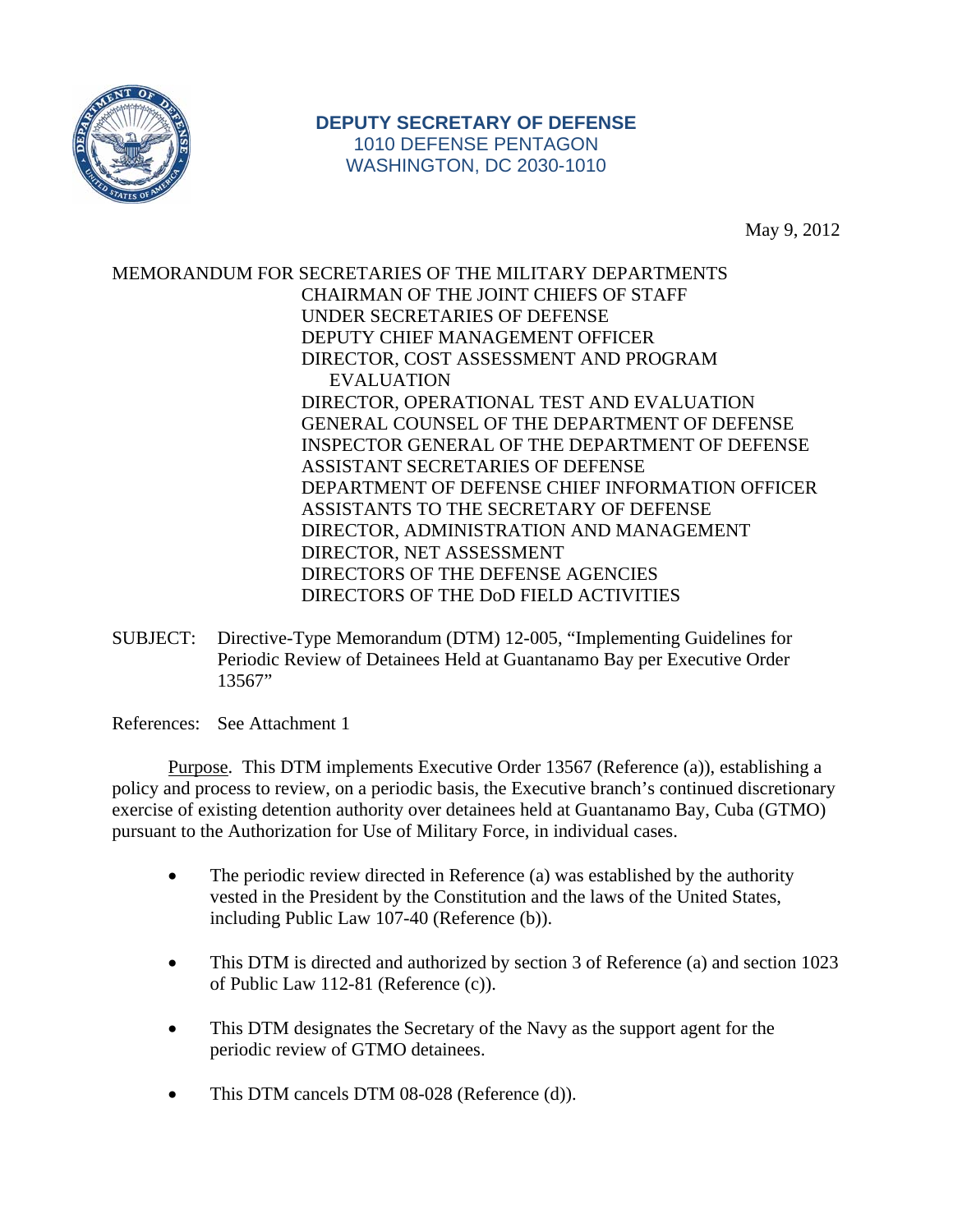• This DTM is effective upon its publication to the DoD Issuances Website; it shall be converted to a new DoD issuance. This DTM shall expire effective November 5, 2012. The first meeting of the Periodic Review Board (PRB) to consider whether the continued detention of any GTMO detainee is warranted shall occur no earlier than 60 days after notification to Congress in accordance with section 1005(c) of the Detainee Treatment Act of 2005 (Reference (e)).

Applicability. This DTM applies to OSD, the Military Departments, the Office of the Chairman of the Joint Chiefs of Staff and the Joint Staff, the Combatant Commands, the Office of the Inspector General of the Department of Defense, the Defense Agencies, the DoD Field Activities, and all other organizational entities within the DoD (hereinafter referred to collectively as the "DoD Components").

Definitions. See Glossary.

Policy. It is DoD policy that:

- Nothing in Reference (a) or these guidelines shall prejudice the authority of the Secretary of Defense to determine the disposition of any detainee not covered by Reference (a).
	- o Consistent with section 6 of Reference (a), the Departments of Defense and Justice assess whether prosecution of a detainee is feasible and in the national security interests of the United States.
	- o Consistent with section 4 of Reference (a), the Department of State evaluates humane treatment assurances in all cases, consistent with the recommendations of the Special Task Force on Interrogation and Transfer Policies established by Executive Order 13491 (Reference (f)).
- Reference (a) and these guidelines shall be implemented subject to the availability of necessary appropriations and consistent with applicable law, including:
	- o Reference (e).
	- o The Convention Against Torture (Reference (g)).
	- o Common Article 3 of the Geneva Conventions (Reference (h)).
	- o Other laws relating to the transfer, treatment, and interrogation of individuals detained in armed conflict.
- Reference (a) and these guidelines are not intended to, and do not, create any right or benefit, substantive or procedural, enforceable at law or in equity by any party against the United States, its departments, agencies, or entities, its officers, employees, or agents, or any other person.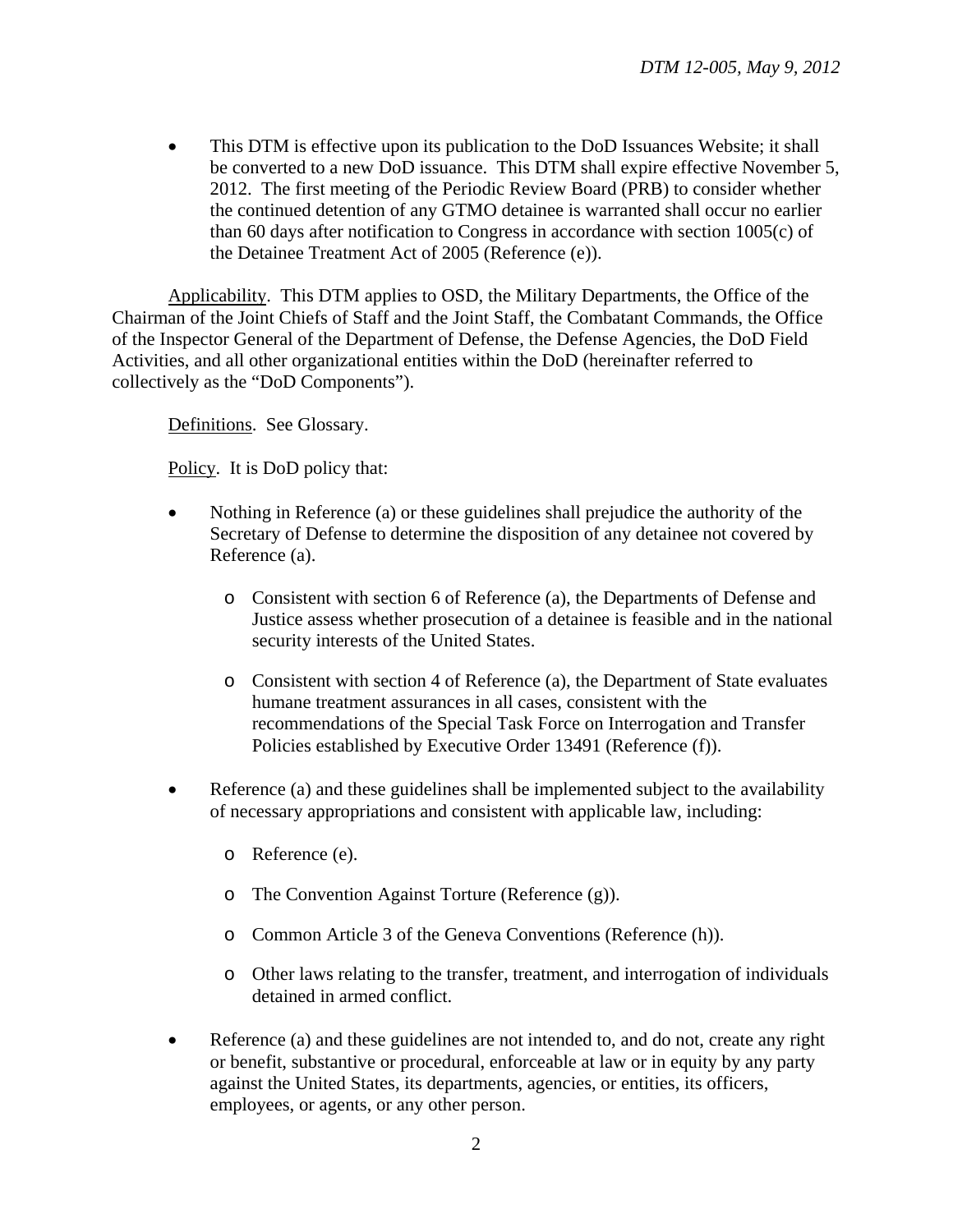• Nothing in Reference (a) or these guidelines and no determinations made under them shall be construed as grounds for release of detainees covered therein into the United States.

Responsibilities. See Attachment 2.

Procedures. See Attachment 3.

Information Collection Requirements. The PRB reports referred to in section 6 of Attachment 2 of this DTM are exempt from licensing requirements in accordance with paragraph C4.4.7. of DoD 8910.1-M (Reference (i)).

Releasability. UNLIMITED. This DTM is approved for public release and is available on the DoD Issuances Website at http://www.dtic.mil/whs/directives.

CultsCat

Attachments: As stated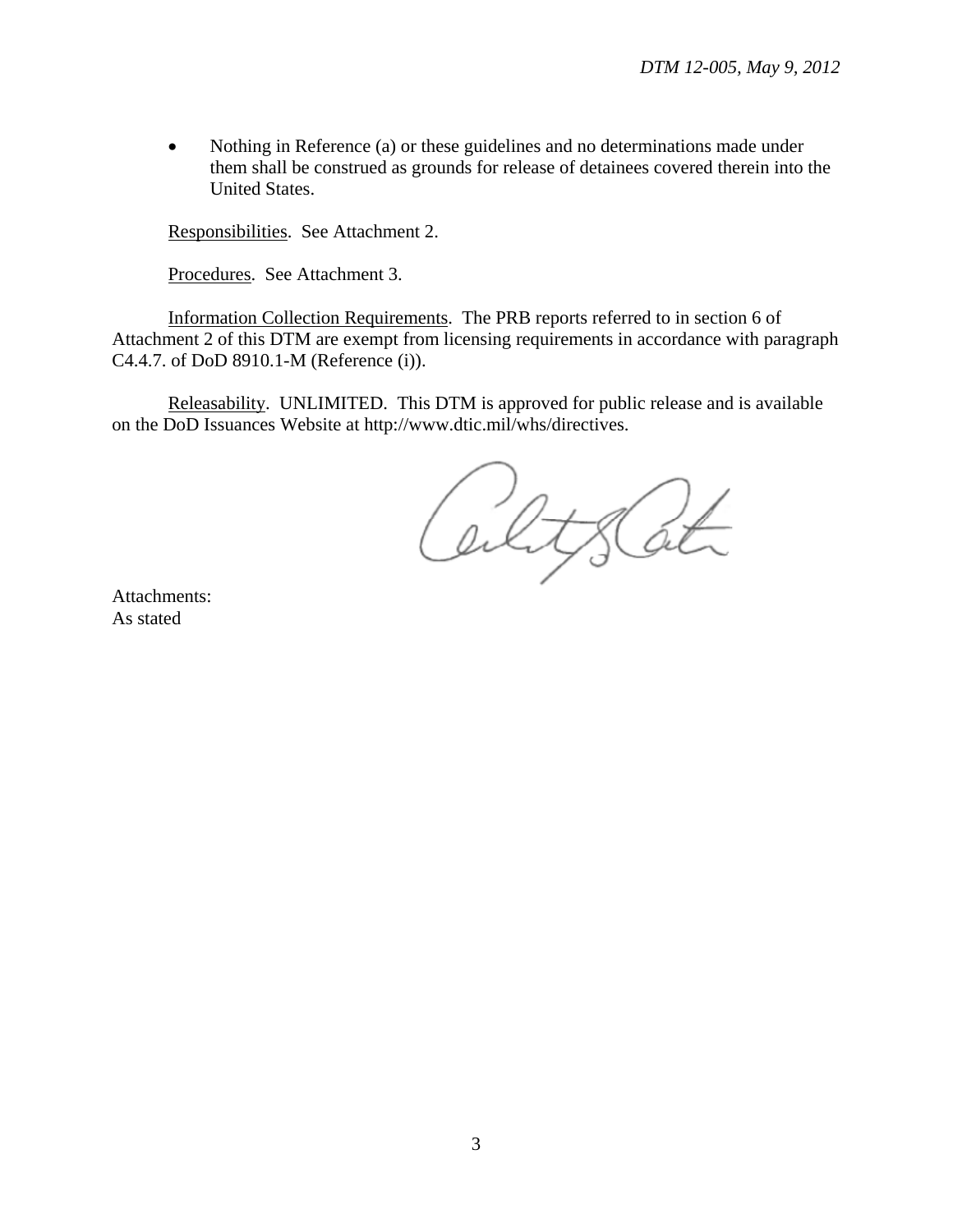## ATTACHMENT 1

#### REFERENCES

- (a) Executive Order 13567, "Periodic Review of Individuals Detained at Guantanamo Bay Naval Station Pursuant to the Authorization for Use of Military Force," March 7, 2011
- (b) Public Law 107-40, "Authorization for Use of Military Force," September 18, 2001
- (c) Public Law 112-81, "National Defense Authorization Act for Fiscal Year 2012," December 31, 2011
- (d) Directive-Type Memorandum 08-028, "Assignment of Responsibilities for the Office for the Administrative Review of the Detention of Enemy Combatants (OARDEC)," May 19, 2008 (hereby cancelled)
- (e) Public Law 109-148, "Detainee Treatment Act of 2005," December 30, 2005
- (f) Executive Order 13491, "Ensuring Lawful Interrogations," January 22, 2009
- (g) United Nations Convention Against Torture and Other Cruel, Inhuman, or Degrading Treatment or Punishment, 1984
- (h) Common Article 3, Geneva Conventions of 1949, August 12, 1949
- (i) DoD 8910.1-M, "DoD Procedures for Management of Information Requirements," June 30, 1998
- (j) DoD Directive 2310.01E, "The Department of Defense Detainee Program," September 5, 2006
- (k) Executive Order 13492, "Review and Disposition of Individuals Detained at the Guantanamo Bay Naval Base and Closure of Detention Facilities," January 22, 2009
- (l) Public Law 105-277, "Omnibus Consolidated and Emergency Supplemental Appropriations Act," October 21, 1998
- (m) Executive Order 13526, "Classified National Security Information," December 29, 2009
- (n) Section 102-3.40(k), title 41, Code of Federal Regulations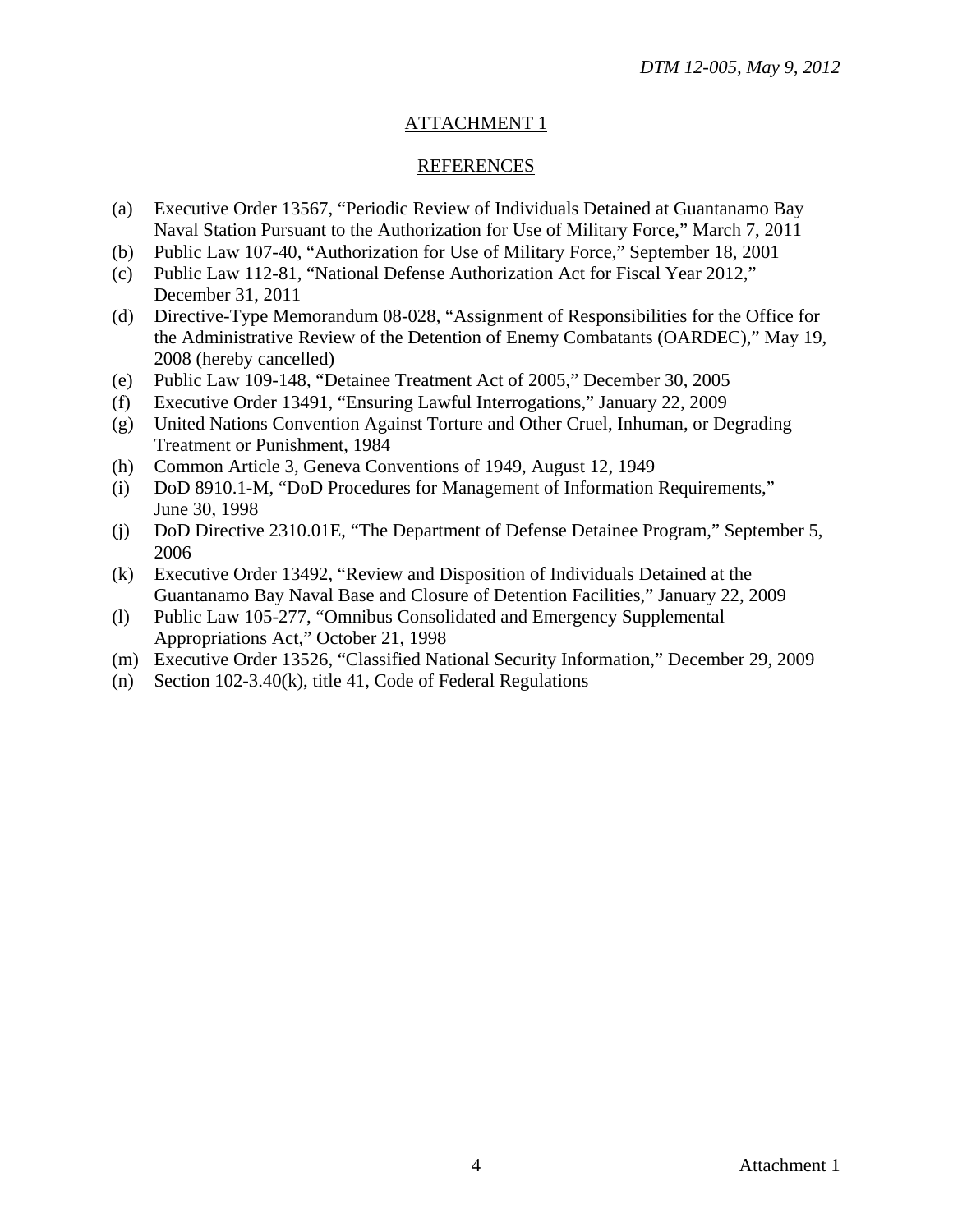# ATTACHMENT 2

# RESPONSIBILITIES

1. UNDER SECRETARY OF DEFENSE FOR POLICY. The Under Secretary of Defense for Policy, as the Principal Staff Assistant and advisor to the Secretary of Defense on detaineerelated matters and in accordance with DoD Directive 2310.01E (Reference (j)), shall exercise oversight of the support agent for the periodic review of GTMO detainees, the Periodic Review Secretariat (PRS), and the PRB process.

2. GENERAL COUNSEL OF THE DEPARTMENT OF DEFENSE. The General Counsel of the Department of Defense shall exercise legal oversight of the activities of the PRB and support the legal responsibilities of the PRS.

3. UNDER SECRETARY OF DEFENSE FOR INTELLIGENCE. The Under Secretary of Defense for Intelligence shall support the PRB with all intelligence information compilation requirements in accordance with Reference (a).

4. UNDER SECRETARY OF DEFENSE (COMPTROLLER)/CHIEF FINANCIAL OFFICER, DEPARTMENT OF DEFENSE. The Under Secretary of Defense (Comptroller)/Chief Financial Officer, Department of Defense shall provide funding to the support agent for the periodic review of GTMO detainees as necessary to meet his or her responsibilities.

5. HEADS OF DoD COMPONENTS. The Heads of DoD Components shall provide support as requested by the support agent for the periodic review of GTMO detainees to meet responsibilities as addressed herein.

6. CHAIRMAN OF THE JOINT CHIEFS OF STAFF. The Chairman of the Joint Chiefs of Staff, in addition to the responsibilities in section 7 of Reference (a), shall coordinate on all requests from the support agent for the periodic review of GTMO detainees for support from the Heads of DoD Components.

7. SECRETARY OF THE NAVY. The Secretary of the Navy, in his or her capacity as support agent for the periodic review of GTMO detainees, shall program and budget for the administrative and logistical support of the PRS, which replaces the Office for Administrative Review of the Detention of Enemy Combatants, in the execution of the PRB process. Such support shall include fiscal support for civilian personnel, travel and transportation, vehicles, information technology, facilities and security, supplies and equipment, and contract administration and support.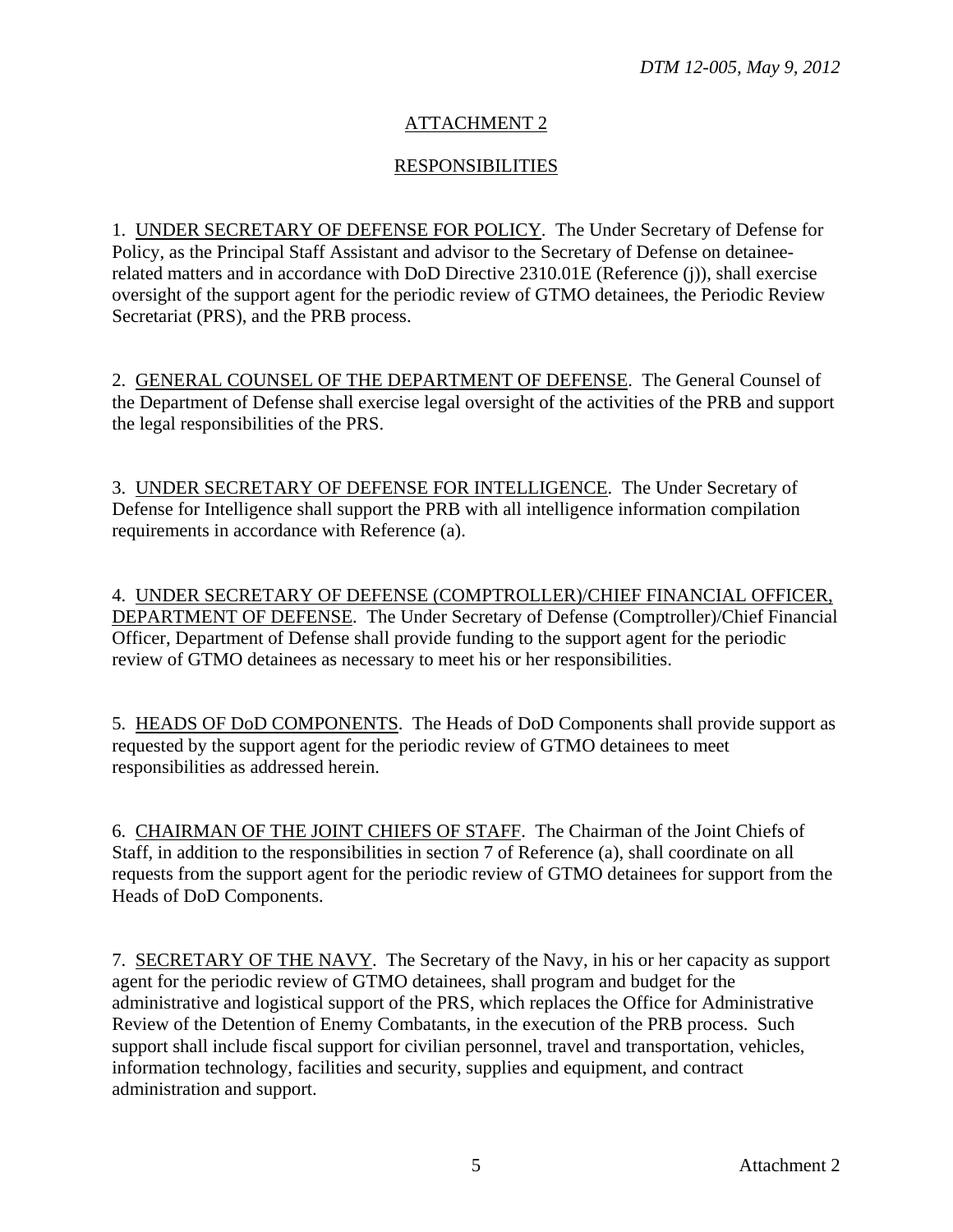## ATTACHMENT 3

### PERIODIC REVIEW PROCEDURES AND PROCESS

1. INTRODUCTION. Reference (a) establishes a process to review, on a periodic basis in individual cases, the Executive branch's continued discretionary exercise of existing detention authority over detainees held at Guantanamo Bay Naval Station pursuant to Reference (b). Reference (a) does not create any additional or separate source of detention authority and does not affect the scope of detention authority under existing law.

a. The process established in Reference (a) will be conducted in accordance with these implementing guidelines and other procedures implemented by the PRS.

b. Because the process described in Reference (a) has been instituted as a matter of discretion and as a continuation of the review process established by Executive Order 13492 (Reference (k)), the President may suspend or amend those procedures or these implementing guidelines, consistent with applicable law, at any time.

#### 2. SCOPE OF THE PRB PROCESS

a. The PRB process described in section 3 of Reference (a) and these guidelines applies to any individual who is detained as an unprivileged enemy belligerent at United States Naval Station, Guantanamo Bay, Cuba, at any time.

b. In the event detainees covered by Reference (a) are transferred from GTMO to another U.S. military detention facility where they remain in continued law of war detention, the process set forth herein shall continue to apply to them.

c. In the event an individual tried and sentenced by a military commission or any other competent tribunal is acquitted or completes his sentence, the matter will be referred to the Review Committee for consideration and appropriate action.

3. STANDARD. Continued law of war detention is warranted for a detainee subject to periodic review if such detention is necessary to protect against a continuing significant threat to the security of the United States. In making that assessment, the PRB may review all relevant materials including information from the final Task Force assessments produced pursuant to Reference (k); the work product of a prior PRB; or any relevant intelligence produced subsequent to either. Application of this standard is specifically not intended to require a reexamination of the underlying materials that supported the work products of either Reference (k) or a prior PRB and is not intended to create a requirement that each PRB conduct a zero-based review of all original source materials concerning a detainee. In assessing whether a detainee continues to meet this standard, the PRB may consider: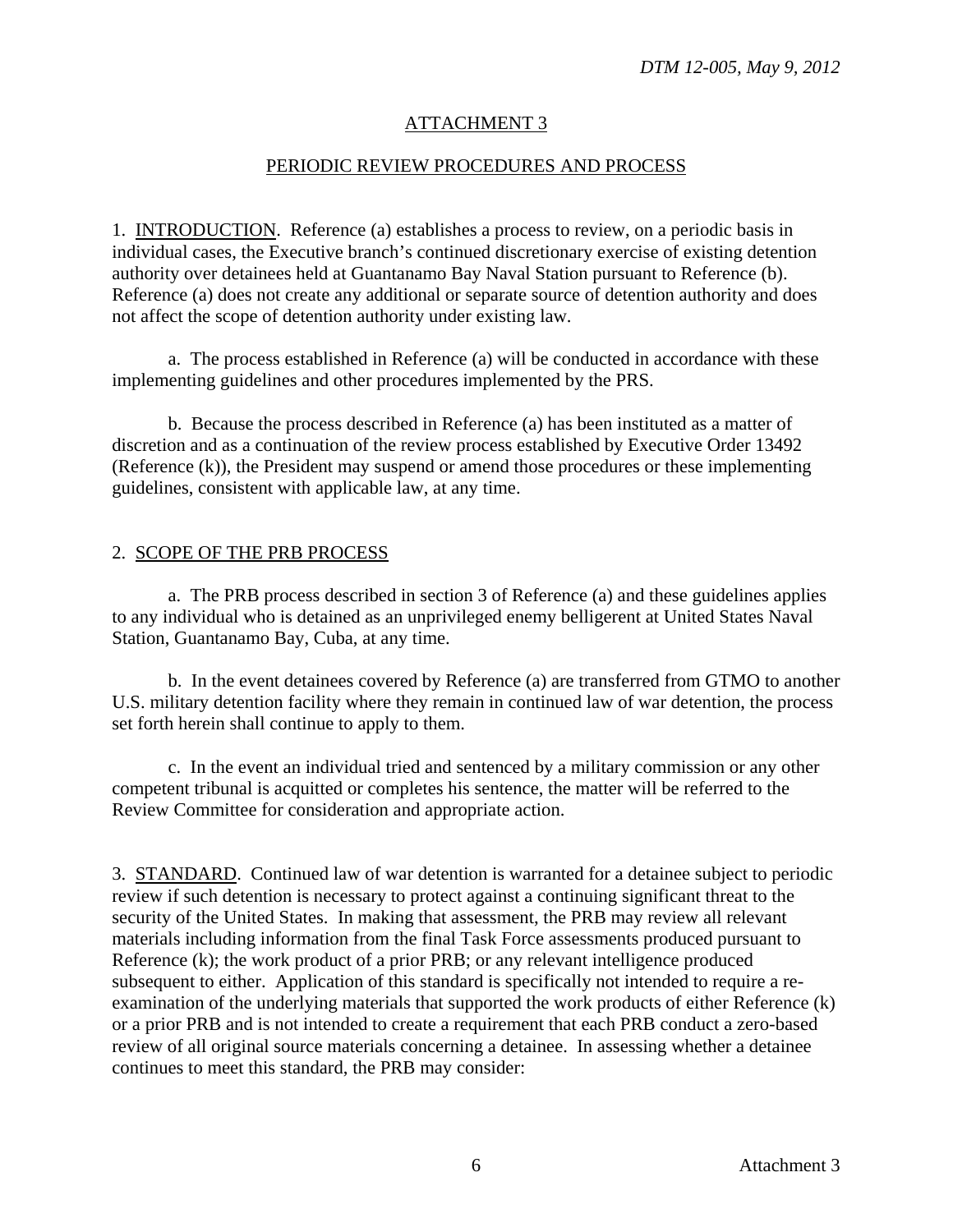a. Baseline threat information included in Reference (k), including but not limited to:

(1) The extent to which the detainee was involved in or facilitated terrorist activities, including the extent to which the detainee may have planned or participated in specific terrorist attacks.

(2) The detainee's conduct when acting as part of, or substantially supporting, Taliban or al-Qa'ida forces or associated forces that are engaged in hostilities against the United States or its coalition partners.

(3) The level of knowledge, skills, or training possessed by the detainee that has been or could be used for terrorist purposes, including:

(a) Training or ability to plan, lead, finance, organize, or execute acts of terrorism.

(b) Training or ability to facilitate the movement or training of terrorists.

(c) Any specialized training or operational experience (e.g., training in paramilitary tactics, explosives, or weapons of mass casualty).

(4) The nature and extent of the detainee's ties with individual terrorists, terrorist organizations, terrorist support networks, or other extremists.

b. Information pertaining to the detainee's potential threat if transferred or released, including but not limited to the factors listed in paragraph 3.a. of this attachment, and:

(1) Information pertaining to the likelihood that the detainee intends to or is likely to engage in terrorist activities upon his transfer or release.

(2) Information pertaining to the likelihood that the detainee will reestablish ties with al-Qa'ida, the Taliban, or associated forces that are engaged in hostilities against the United States or its coalition partners, and information pertaining to whether the group the detainee was part of at the time of capture is now defunct.

(3) The potential destination country for the detainee, with specific regard to:

(a) The presence of terrorist groups, instability, or other factors in that country that could negatively influence the detainee's potential to engage in terrorist activities upon transfer.

(b) The likelihood of family, tribal, or government rehabilitation or support for the detainee.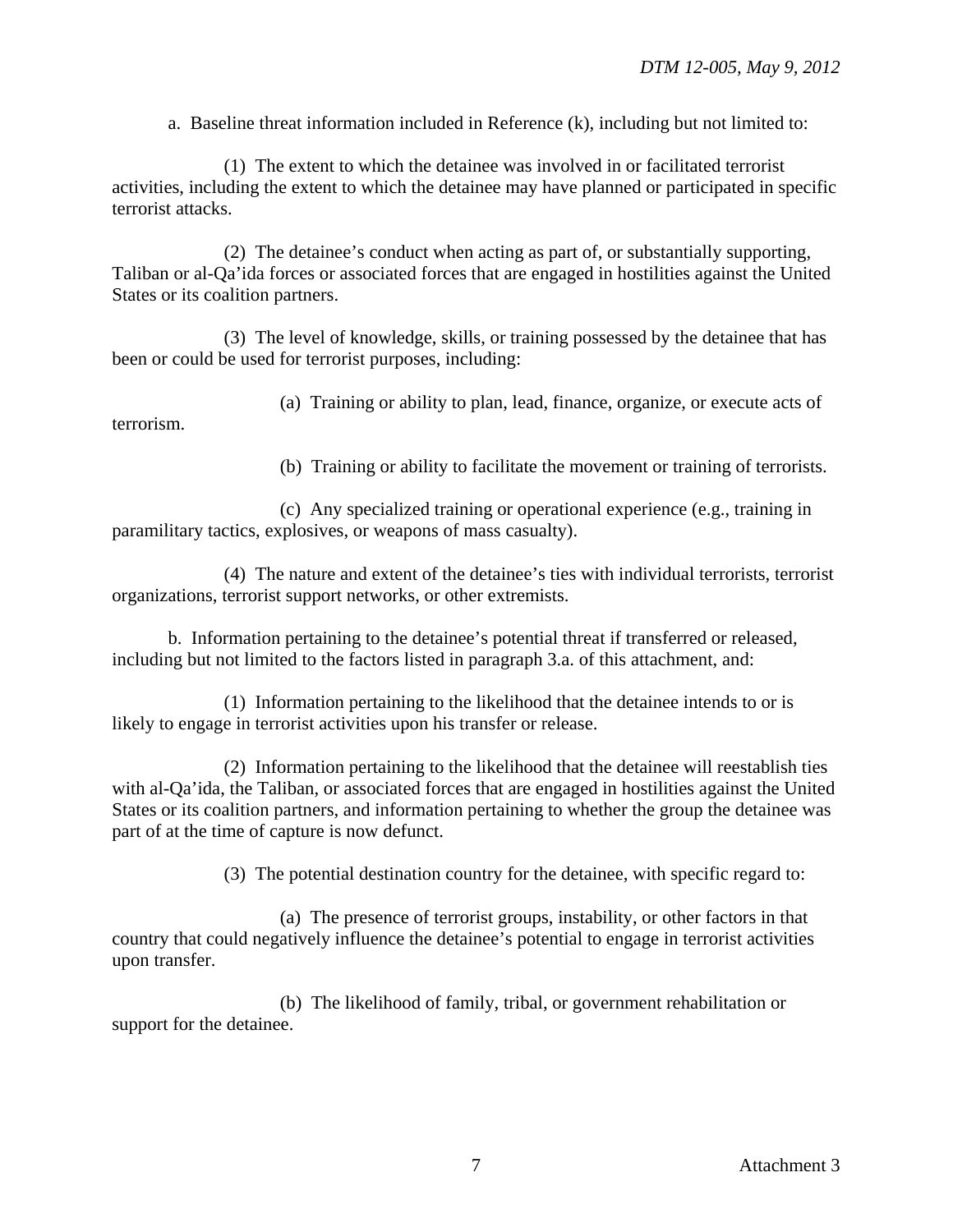(c) The availability and credibility of measures by the receiving government to mitigate substantially the assessed threat posed by the detainee, including information regarding past detainee transfers to that country, if applicable.

(4) The likelihood the detainee may be subject to trial by military commission, or any other law enforcement interest in the detainee.

(5) The detainee's conduct in custody, including behavior, habits, traits, rehabilitation efforts, and whether the detainee was considered a danger to other detainees or other individuals.

(6) The detainee's physical and psychological condition.

(7) Any other relevant factors bearing on the threat the individual's transfer or release may pose to the United States, its citizens, and/or its interests.

(8) Any other relevant information bearing on the national security and foreign policy interests of the United States or the interests of justice.

# 4. LEGALITY OF DETENTION

a. The process established under Reference (a) and these guidelines does not address the legality of any detainee's law of war detention, but rather makes discretionary determinations about whether or not a detainee represents a continuing significant threat to the security of the United States.

(1) If, at any time during the periodic review process established in Reference (a), material information tends to call into question the legality of detention, the matter will be referred to the Secretary of Defense and the U.S. Attorney General for appropriate action. Any information that tends to call into question the legality of detention, for example, by tending to undermine a determination of the legality of detention made after March 13, 2009, shall be presented to the PRS Director, who will promptly assess the information in consultation with the DoD Office of General Counsel.

(2) After such consultation, if the DoD Office of General Counsel assesses that the information tends to call into question the legality of detention, the PRS Director will immediately notify the Secretary of Defense and the Attorney General, as well as the other departments and agencies represented on the PRB.

b. Detainees held at GTMO have the constitutional privilege of the writ of habeas corpus, and nothing in Reference (a) or these guidelines is intended to affect the jurisdiction of Federal courts to determine the legality of their detention.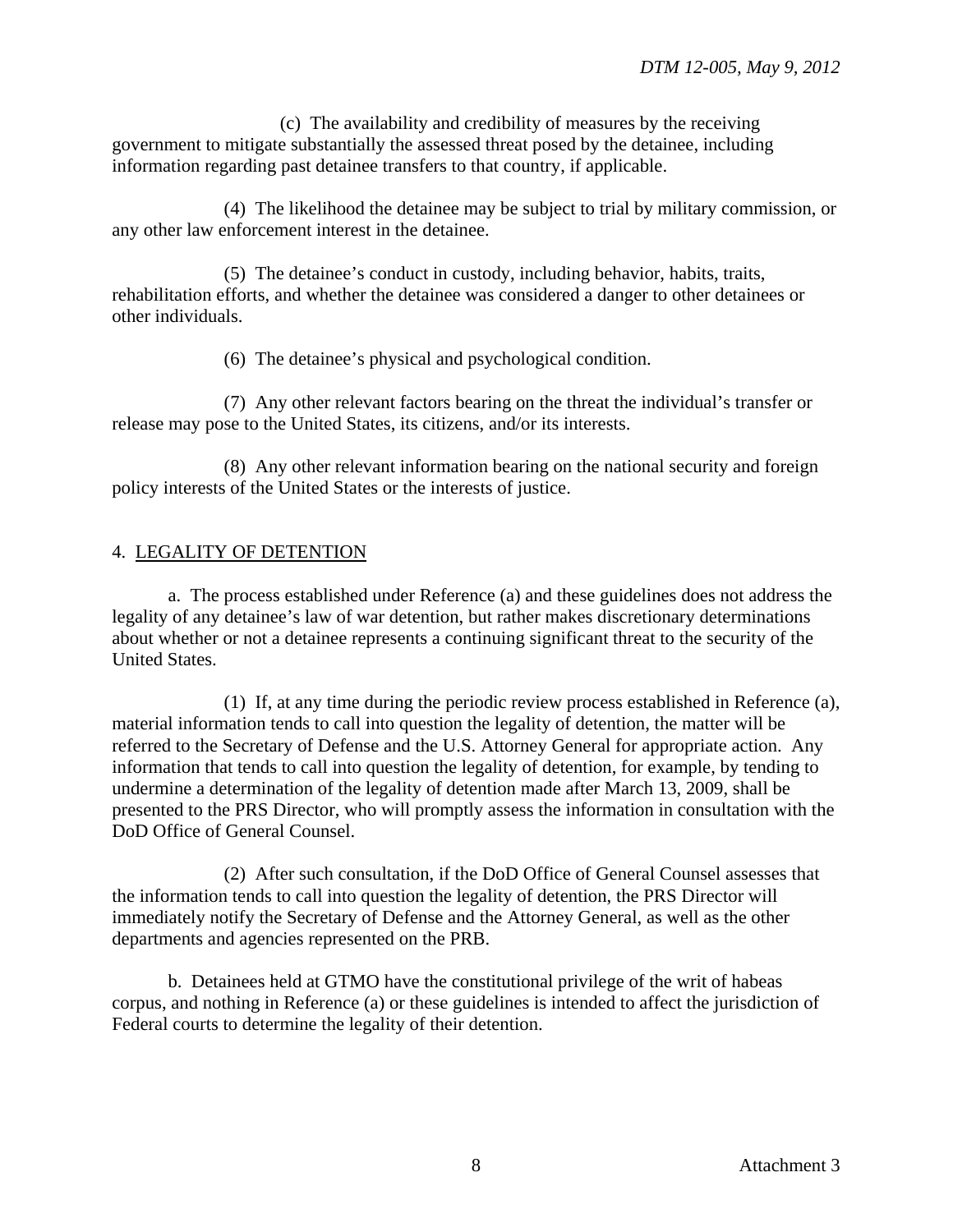### 5. PARTICIPANTS IN THE PRB PROCESS

a. PRB. The PRB is responsible for determining whether continued law of war detention is warranted for each detainee subject to the periodic review, subject to any determination by the Review Committee in accordance with section 3.d. of Reference (a) and paragraph 5.h. of this attachment, and subject to any final decision of the Secretary of Defense to release or transfer a detainee in accordance with section 1023(b)(2) of Reference (c).

(1) Consistent with section 9.b. of Reference (a), the PRB should be composed of: one senior official (Senior Executive Service (SES)) or other senior officer or expert with relevant knowledge and experience) each from the Departments of Defense, Homeland Security, Justice, and State, and the Offices of the Chairman of the Joint Chiefs of Staff and the Director of National Intelligence.

(2) A legal advisor, appointed by the General Counsel of the Department of Defense, may assist the PRB during the review process but shall not be a member of the PRB.

b. PRS. The PRS shall perform all administrative functions for the PRB, including scheduling hearings and distributing information to the PRB members.

(1) The PRS Director shall be a general or flag officer or a member of the SES who reports directly to the Under Secretary of Defense for Policy or designee.

(2) A deputy director, legal advisor, operations officer, administrative officer, and applicable support personnel will be assigned to, and report directly to, the PRS Director.

# c. Analytic Task Force (ATF)

(1) Consistent with section 7 of Reference (a), the ATF shall be composed of military officers or full time civilian personnel from the Departments of Defense, Homeland Security, Justice, and State; the Joint Staff; and the Office of the Director of National Intelligence, and other departments and agencies, as required. These representatives shall have appropriate intelligence, counterterrorism, military, diplomatic, or legal expertise, as determined by the heads of the representatives' departments or agencies with the concurrence of the Secretary of Defense.

(2) The ATF shall assemble and analyze all of the information required to be considered by the PRB pursuant to section 3 of Reference (a) or these guidelines in consultation with the Office of the Director of National Intelligence. Consistent with subsection 3.a.(5) of Reference (a), the ATF shall also coordinate the preparation of all substitutes and summaries of such information that its members, in consultation with appropriate information disclosure officers of affected agencies and departments, have determined to require protection from disclosure due to national security or other concerns, including the protection of intelligence sources and methods or law enforcement or legally privileged information.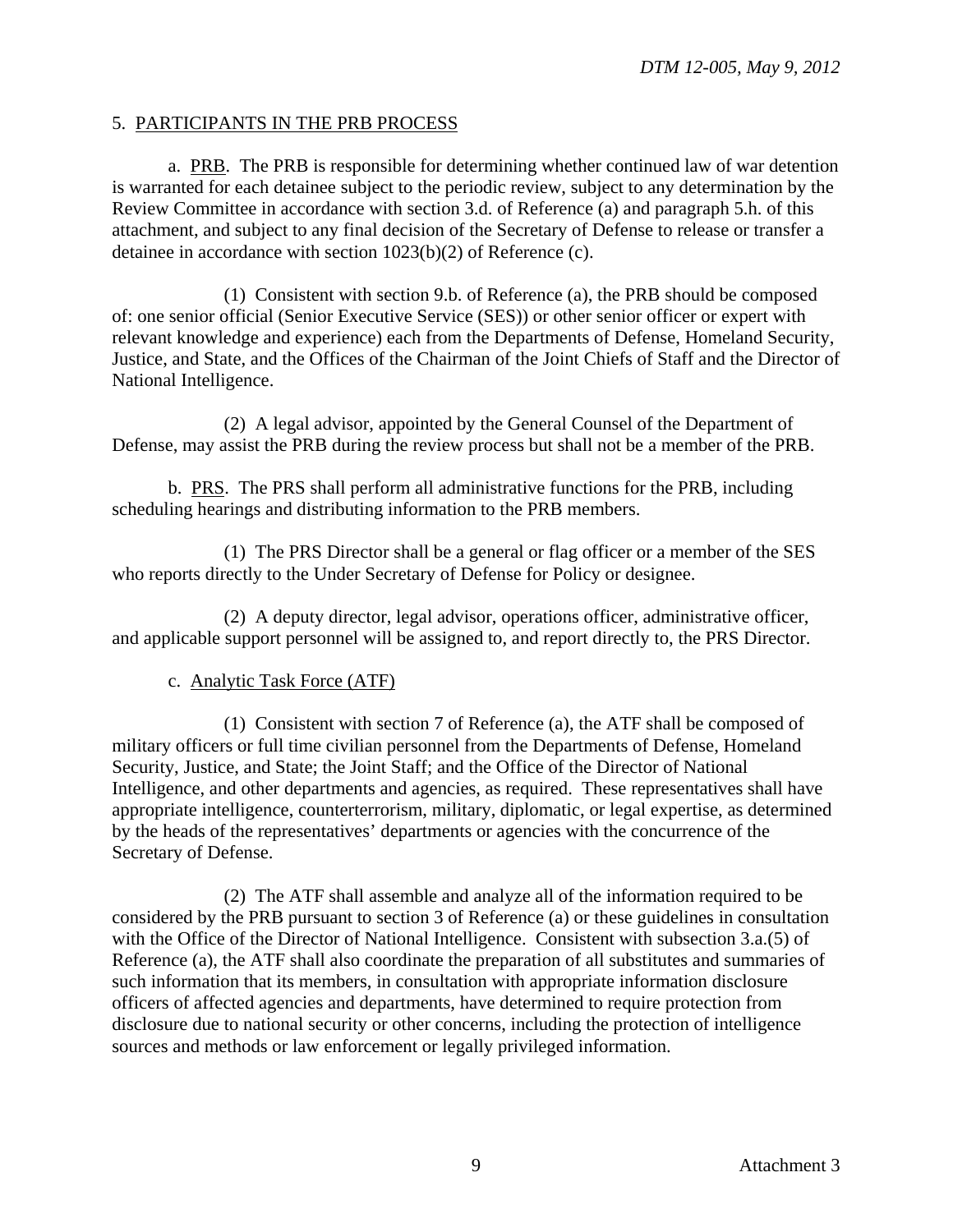(a) Any agency or department that so identifies its information shall prepare all substitutes and summaries of that information described in section 3 of Reference (a).

(b) Determinations as to whether a summary or substitute adequately protects information shall be consistent with the opinion of the originating agency or department. All information compiled for these substitutes and summaries shall maintain the original classification of the information unless the originating agency has determined otherwise.

d. PRS Case Administrators. PRS case administrators shall be assigned by the PRS Director and shall be responsible for the processing of individual detainee cases, including presenting material to the PRB and assisting with any follow-up action required as a result of the PRB's review. Case administrators shall:

(1) Prepare in a timely manner final PRB packages for each case, consisting of the information assembled and analyzed by the ATF, including the substitutes or summaries described in section 3 of Reference (a) and subparagraph 5.c.(2) of this attachment.

(2) Be responsible for ensuring the orderly submission to the PRB of materials prepared for the PRB by the detainee's personal representative and private counsel, as applicable.

e. PRS Legal Advisor. In consultation with the DoD Office of General Counsel, the PRS legal advisor shall assist in performing the required reviews described in paragraph 6.c. of this attachment, before forwarding information to the PRB. The PRS legal advisor shall ensure that PRB proceedings comply with Reference (a) and these guidelines.

f. Personal Representative. Personal representatives shall be assigned to the PRS Director and shall be responsible for assisting the detainee in the PRB proceedings as described in section 3.a.(2) of Reference (a) and these guidelines, including advocating on behalf of the detainee before the PRB, challenging the Government's information, and introducing relevant information on behalf of the detainee.

(1) The personal representative shall be a military officer of the DoD (other than a judge advocate, chaplain, or public affairs officer), at the grade of O-3 or higher, who shall be detailed to the PRS and possess a security clearance sufficient to review the material before the PRB.

(2) If the detainee refuses to participate before his PRB, the personal representative shall still perform these duties to the extent practicable. If the detainee has private counsel assisting in the PRB proceedings, the personal representative shall endeavor to work cooperatively with counsel and shall facilitate interaction between private counsel and the PRS.

(3) The personal representative shall not share, discuss, or disclose:

(a) Any classified information with any detainee.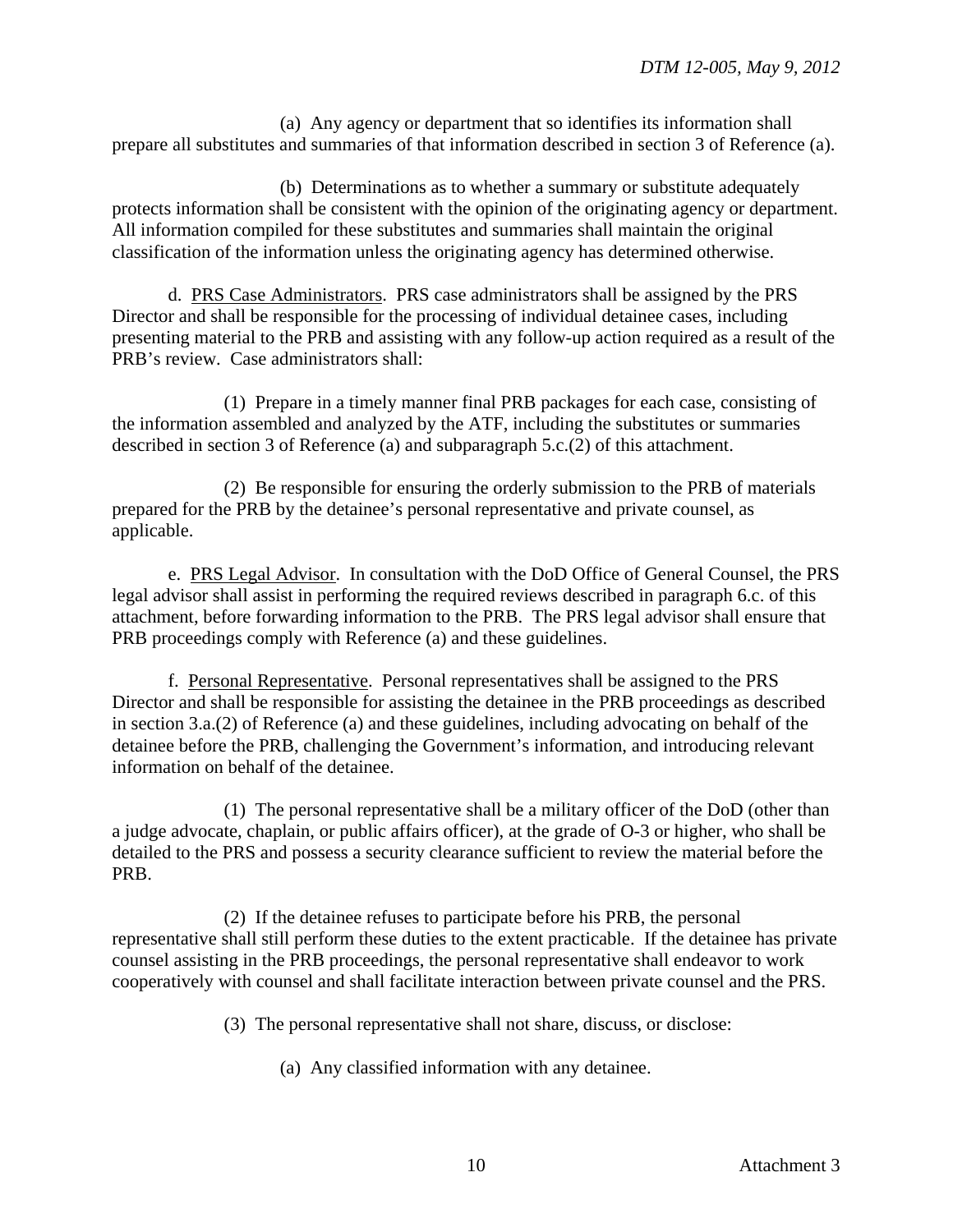(b) Any of the information that the Government has determined must be withheld from private counsel in accordance with subsection 3.a.(5) of Reference (a) to any private counsel, although the personal representative may discuss with private counsel the contents of any sufficient substitute or summary of that information that the Government has provided to such counsel.

g. Private Counsel. Private counsel may assist the personal representative and the detainee in proceedings before the PRB, as described in these guidelines, at no expense to the Government, provided that such private counsel:

(1) Is admitted to the practice of law in a State, district, territory, or possession of the United States, or before a Federal court.

(2) Has not been the subject of any sanction or disciplinary action by any court, bar, or other competent governmental authority for relevant misconduct.

(3) Is currently holding or is eligible and is anticipated to receive clearance for access to information classified at the Secret level or higher. No classified information may be shared until such clearance is granted.

(4) Has agreed to appropriate conditions as provided by the PRS, in consultation with the DoD Office of General Counsel and the Office of the Director of National Intelligence, to:

(a) Comply with all applicable regulations or instructions for counsel, including any rules for conduct during the proceedings.

(b) Protect any classified information disclosed during the course of representation of the detainee in accordance with all applicable law.

(c) Not divulge classified information to any person, including his or her detainee client, not authorized to receive it.

h. Review Committee. In accordance with section 9.d. of Reference (a), the Review Committee shall be composed of the Secretary of State, the Secretary of Defense, the Attorney General, the Secretary of Homeland Security, the Director of National Intelligence, and the Chairman of the Joint Chiefs of Staff. In accordance with section 3.d. of Reference (a), the Review Committee is responsible for reviewing PRB determinations if consensus within the PRB cannot be reached or if a Review Committee member seeks a review of a PRB determination within 30 days of that determination.

# 6. PROCESS FOR INITIAL REVIEW

a. Preliminary Procedures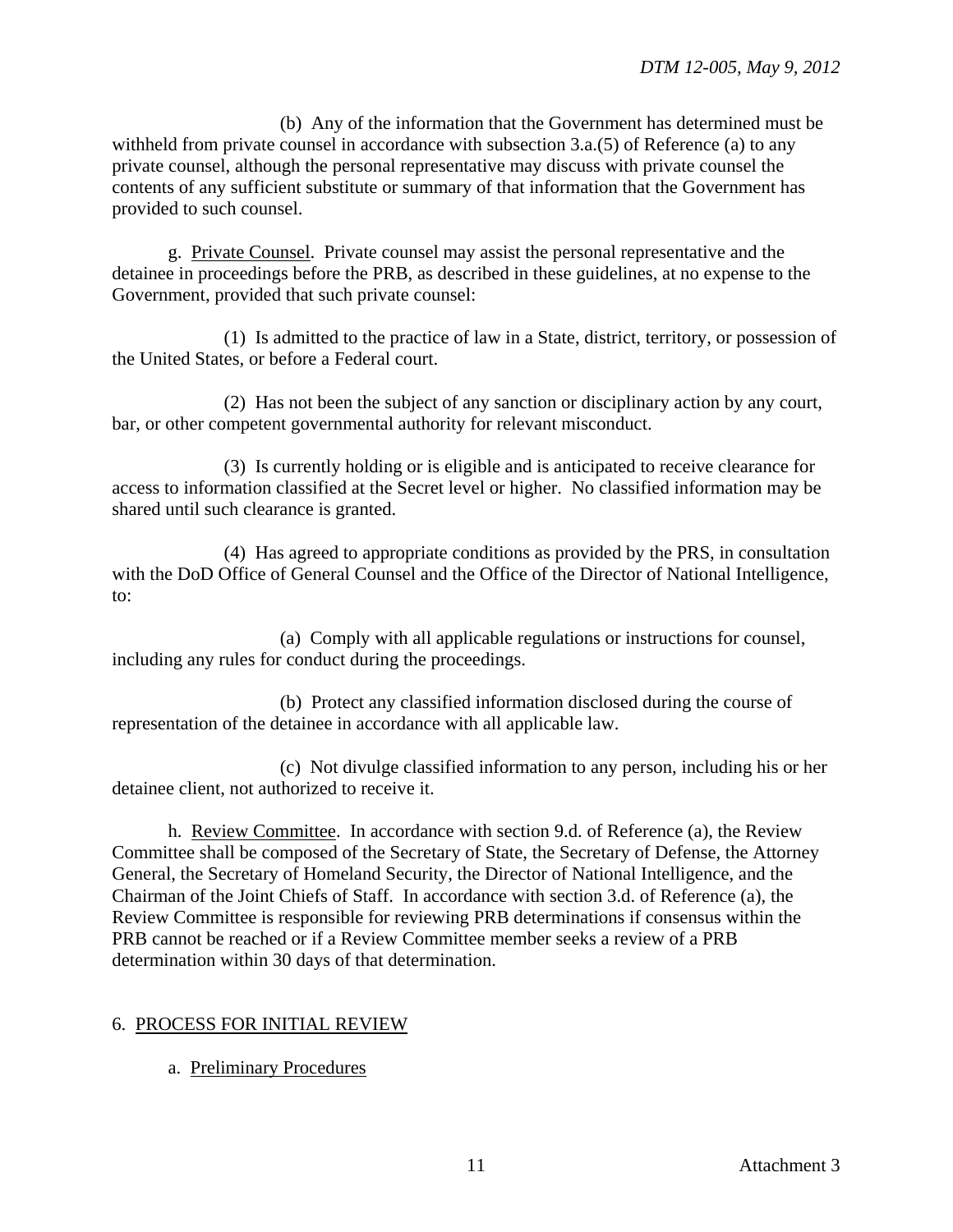(1) The PRS shall develop a case management prioritization and assignment system. The Deputy Assistant Secretary of Defense for Rule of Law and Detainee Policy (DASD(RDP)) will inform the PRS of any policy concerns or special issues that could affect the order of consideration of the cases.

(2) The PRB shall make a final decision on case sequencing, based on the PRS recommendation and input from the DASD(RDP).

## b. Information Compilation

(1) The ATF, assisted by the Office of the Director of National Intelligence and, as necessary, by other relevant Government departments and agencies, shall compile the detainee dossier, subject to the screening described in paragraph 6.c. of this attachment, which shall include:

(a) A summary of all the relevant information contained in the detainee disposition recommendations produced by the Task Force established in accordance with Reference (k).

(b) Any additional relevant information (as defined in the Glossary) that has become available since the later of the Reference (k) review or prior PRB review, including information discovered as a consequence of information presented by the detainee's personal representative or private counsel. The ATF:

1. As appropriate, shall assemble and analyze additional relevant information that it determines should be considered in assessing any submissions made on behalf of the detainee.

2. Will prepare for the PRB its summary and analysis of such

information.

(2) In compiling the information described in paragraph 6.b. of this attachment, the ATF may request information in accordance with subsection 3.a.(8) of Reference (a) from any other executive department or agency which may hold relevant information.

### c. Screening of Compiled Information

(1) For the information compiled pursuant to paragraph 6.b. of this attachment, the ATF will seek the concurrence of the agency or department that originated each of the source documents to determine whether the information is relevant to the determination of whether continued law of war detention of the detainee is necessary to protect against a continuing significant threat to the security of the United States and whether the Government seeks to rely on that information for that determination.

(2) The ATF shall prepare for the PRB all information on which the Government seeks to rely to determine whether a detainee meets the standard in section 3 of this attachment,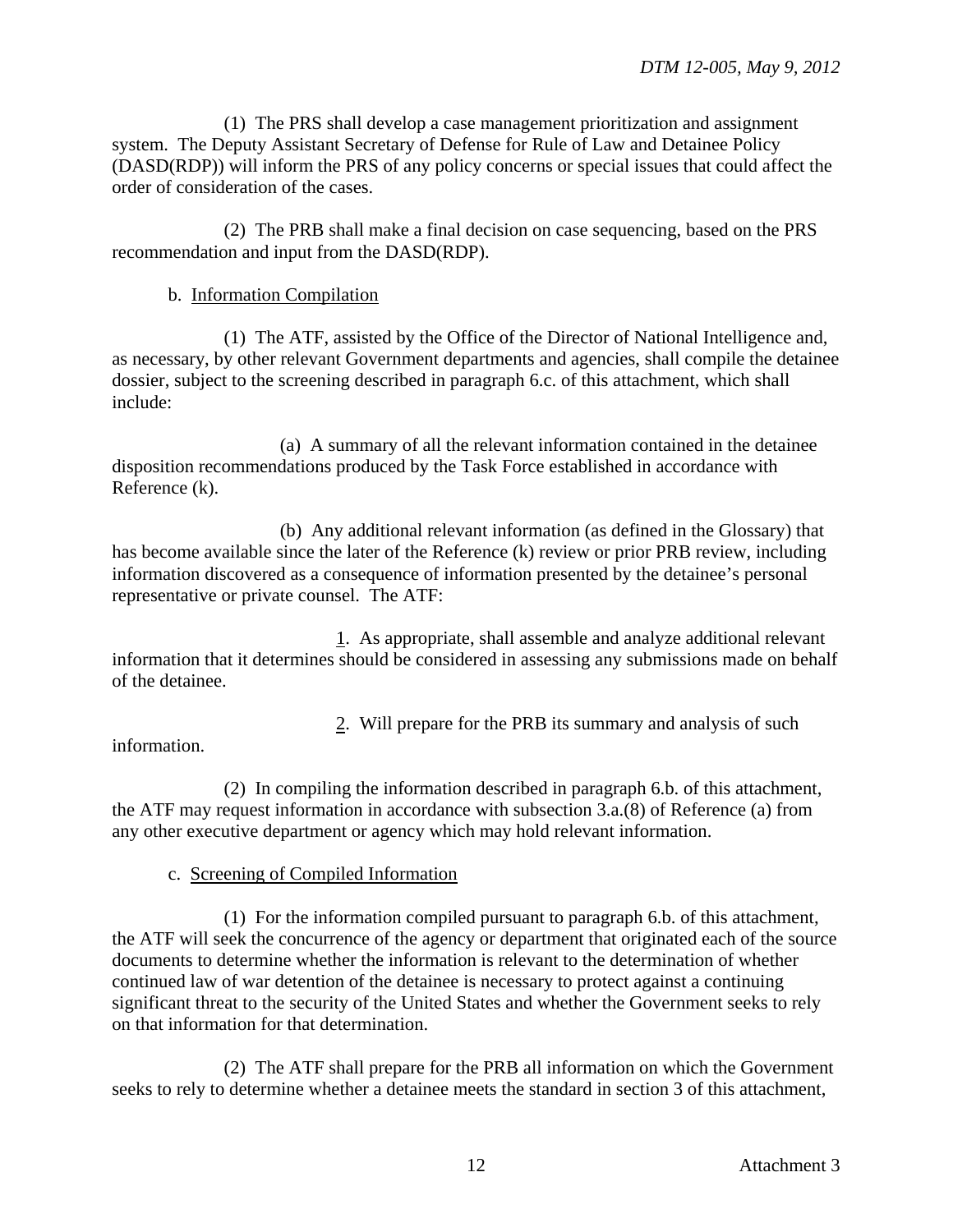as well as all mitigating information. The ATF, in consultation with the Office of the General Counsel of the Department of Defense and other relevant agencies, will exclude from submission to the PRB information that should not be relied upon by the PRB for any reason, including those identified in paragraph 6.k. With respect to particular questions that arise regarding these matters, the PRS legal advisor will consult with the Office of the General Counsel of the Department of Defense and the general counsel of the department or agency that acquired the information, as necessary to address these matters.

(3) Information that is presented to the PRB shall be further screened by the ATF, in coordination with appropriate information disclosure officers of affected agencies, to determine whether any of the information should be withheld from the personal representative or private counsel, pursuant to the following criteria:

(a) Withholding information from the personal representative is permissible only in exceptional circumstances when it is necessary to protect national security, including intelligence sources and methods.

(b) Withholding information from private counsel is permissible when necessary to protect national security including intelligence sources and methods or to protect law enforcement sensitive or legally privileged information.

(4) In instances where information is to be withheld from the personal representative or private counsel pursuant to subparagraph 6.c.(3) of this attachment, the PRS shall request that the agency or department that has made this determination prepare a substitute or summary of this information, in coordination with the ATF and in consultation with the PRS legal advisor, that is sufficient to provide the personal representative or private counsel with a meaningful opportunity to assist the detainee during the review process.

(a) Determinations as to whether a summary or substitute adequately protects information shall be made consistent with the opinion of the originating agency or department.

(b) If, in the determination of the originating agency or department, an adequate and meaningful substitute cannot be prepared, the originating agency or department shall advise the PRS of that fact and the information shall be withheld from consideration by the PRB.

(5) The detainee shall be provided an unclassified summary of the information the PRB will consider, as provided in paragraph 6.g. of this attachment. In preparing this summary, the ATF shall rely on the agencies or departments that originated the information to declassify, substitute, or summarize that information for use in preparing this summary.

(6) The PRB shall be provided with any substitutes and summaries provided to the detainee's personal representative or private counsel along with the information withheld.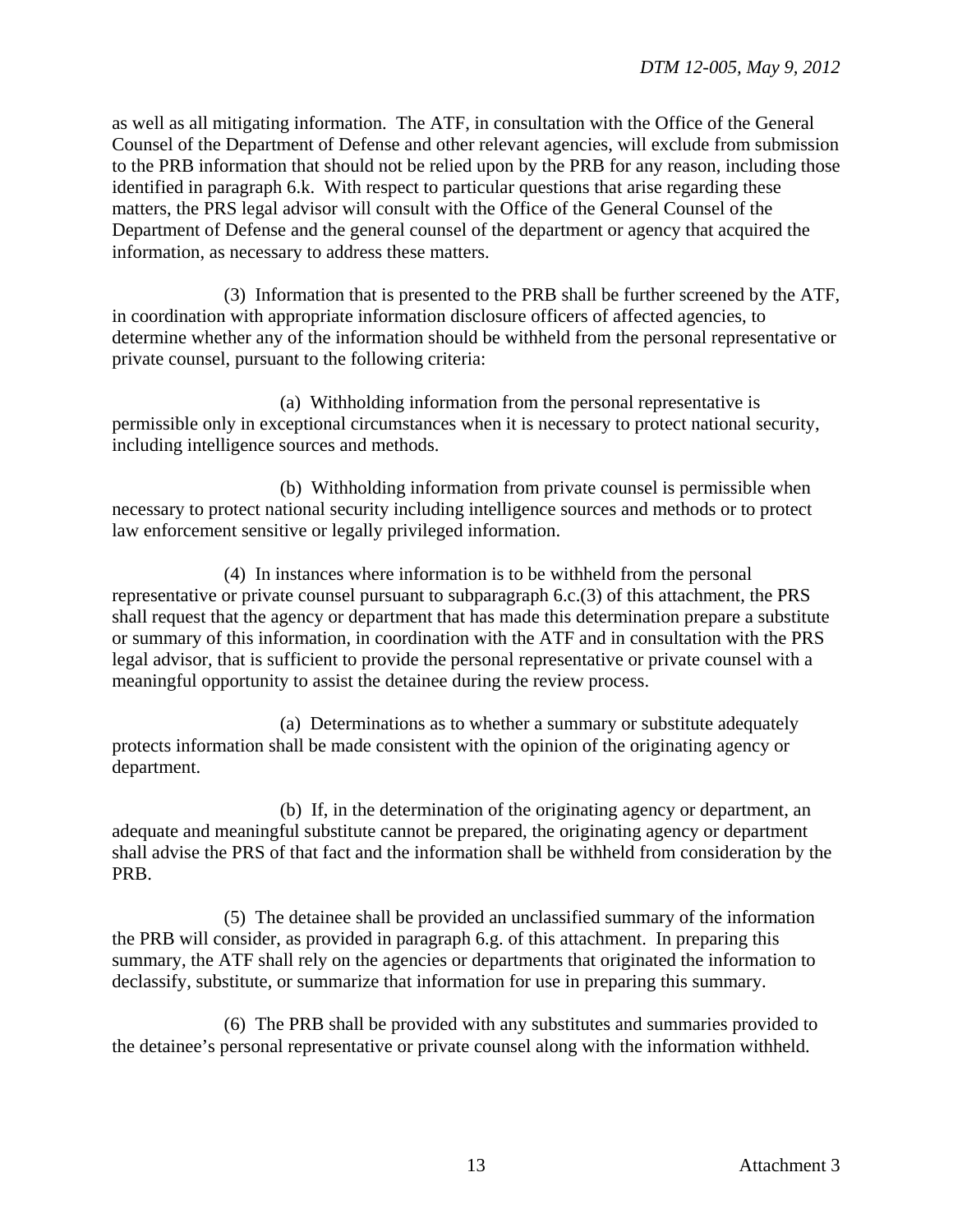(a) Subject to the restrictions contained in subparagraph 6.c.(4) and paragraph 10.b. of this attachment and consistent with applicable statutes, orders, and regulations governing handling of classified information, the PRB shall determine, by consensus, whether any substitutes or summaries of information withheld from the detainee's personal representative or private counsel are sufficient to provide the personal representative or private counsel with a meaningful opportunity to assist the detainee during the review process.

(b) As noted in subparagraph 6.c.(4) of this attachment, if an adequate substitute cannot be prepared, the PRB shall not consider that information in making its determination.

### d. Information Provided to the PRB. The PRB will receive from the PRS:

(1) All information compiled pursuant to paragraph 6.b. of this attachment, following the screening described in subparagraphs 6.c.(1) and (2) of this attachment, together with all information considered by any prior PRB review, including all mitigating information (as defined in the Glossary) that was compiled pursuant to paragraph 6.b. of this attachment, or otherwise is made available to the PRB and that is not cumulative or needlessly repetitive.

(2) All substitutes or summaries either provided to the detainee or provided to the personal representative or private counsel.

(3) Any information submitted by the detainee, the personal representative, or private counsel prior to the hearing pursuant to paragraph 6.h. of this attachment.

e. Information Provided to the Personal Representative. The PRS will transmit to the detainee's personal representative the information compiled pursuant to paragraph 6.b. of this attachment, following the screening described in subparagraphs 6.c.(1), (2), and (3) of this attachment, as well as any appropriate substitutes or summaries prepared pursuant to subparagraph 6.c.(4) of this attachment.

f. Information Provided to Private Counsel. The PRS will transmit to the detainee's private counsel the information compiled pursuant to paragraph 6.b. of this attachment, following the screening described in subparagraphs  $6.c.(1)$ ,  $(2)$ , and  $(3)$  of this attachment, as well as any appropriate substitutes or summaries prepared pursuant to subparagraph 6.c.(4) of this attachment.

g. Information Provided to the Detainee

(1) In consultation with relevant agencies and departments, the ATF shall prepare an unclassified description of the factors and summary of the information the PRB will consider in evaluating whether continued law of war detention of the detainee is necessary to protect against a continuing significant threat to the security of the United States. This written summary shall be sufficiently comprehensive to provide adequate notice to the detainee of the information to be considered by the PRB in making that determination. In preparing this summary, the ATF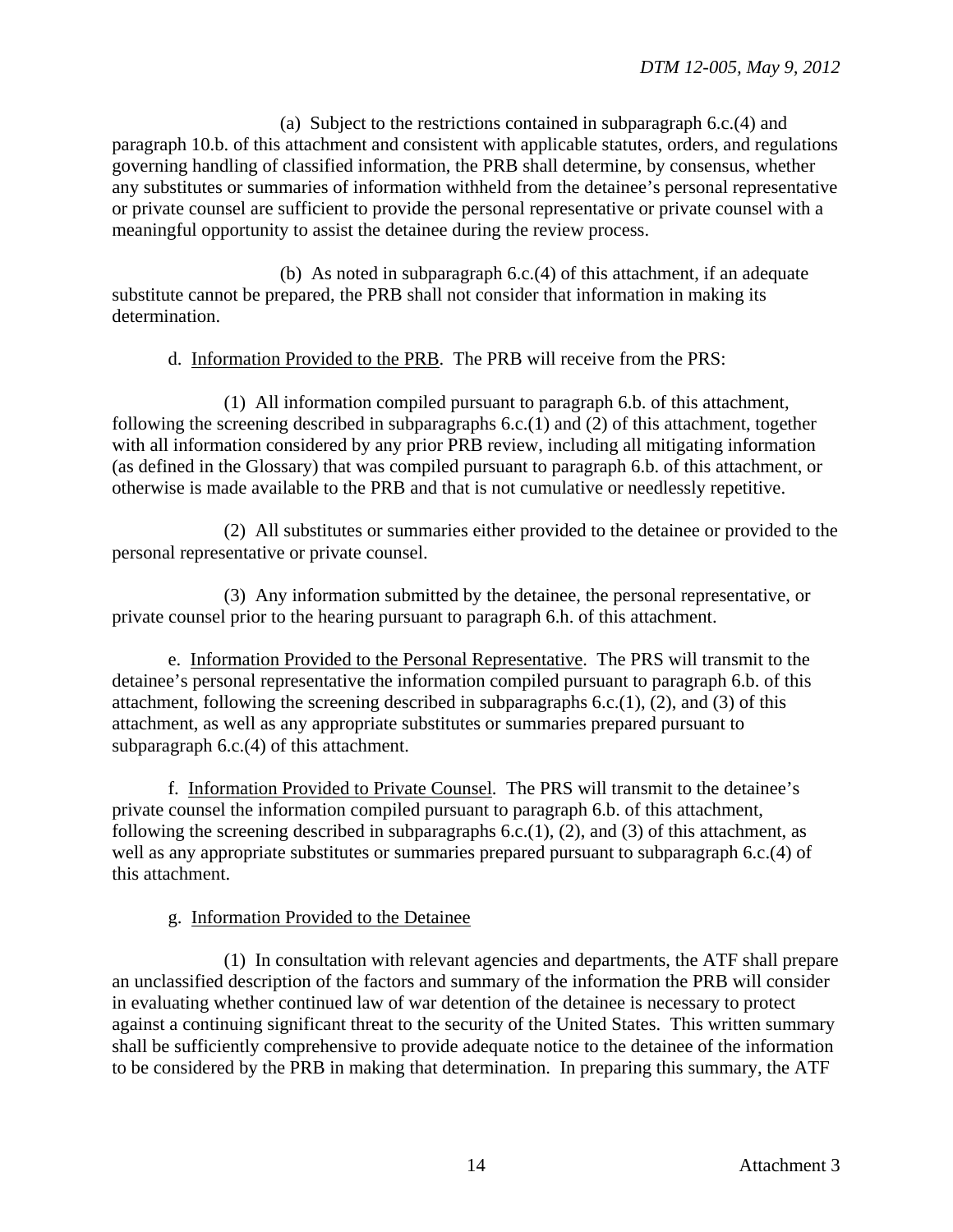shall rely on the agencies or departments that originated the information to declassify, substitute, or summarize that information for use in preparing this summary.

(2) The unclassified summary shall be translated into a language the detainee understands and provided to the detainee via the personal representative.

(3) Advance notice of the PRB review shall be provided to the detainee in writing and in a language the detainee understands.

## h. Information Submitted by the Detainee

(1) The personal representative and private counsel, if any, shall be provided with advance notice of the PRB review, as well as a reasonable opportunity to meet or talk to the detainee to discuss the PRB process and the information the detainee may wish to submit.

(2) The personal representative and private counsel, if any, may prepare a written submission for the PRB, which may include a written statement from the detainee. The written submission shall include all factual information that the detainee intends to present in the PRB proceedings. Such submission shall only contain information relevant and material to the determination of whether continued law of war detention of the detainee is necessary to protect against a continuing significant threat to the security of the United States. Relevance of the information is determined by the PRB.

(3) The detainee, in his written submission, may make reference to information known to him but which is classified. This is also the case during any oral submission made by the detainee, his personal representative, private counsel, or potential witness. As part of its deliberative process, the PRB shall evaluate the detainee's submission in order to ensure that all activities related to Reference (a) comply with Reference (a) regarding the handling, dissemination, and protection of national security information.

(4) The personal representative and private counsel, if any, may provide the PRS with any detainee request for witnesses. The request shall include an explanation of how the witness is relevant and material to the determination of whether continued law of war detention of the detainee is necessary to protect against a continuing significant threat to the security of the United States. The request shall also include any information on how each witness may be made available to provide a statement for the PRB.

(5) The personal representative shall inform the PRS whether the detainee desires to appear before the PRB at the time the personal representative provides the written submission.

(6) The personal representative shall advise the PRS whether the detainee intends to participate in the hearing or PRB process.

- i. Consideration of the Detainee's Requests for Witnesses
	- (1) The detainee shall be permitted to call witnesses, provided that the PRB: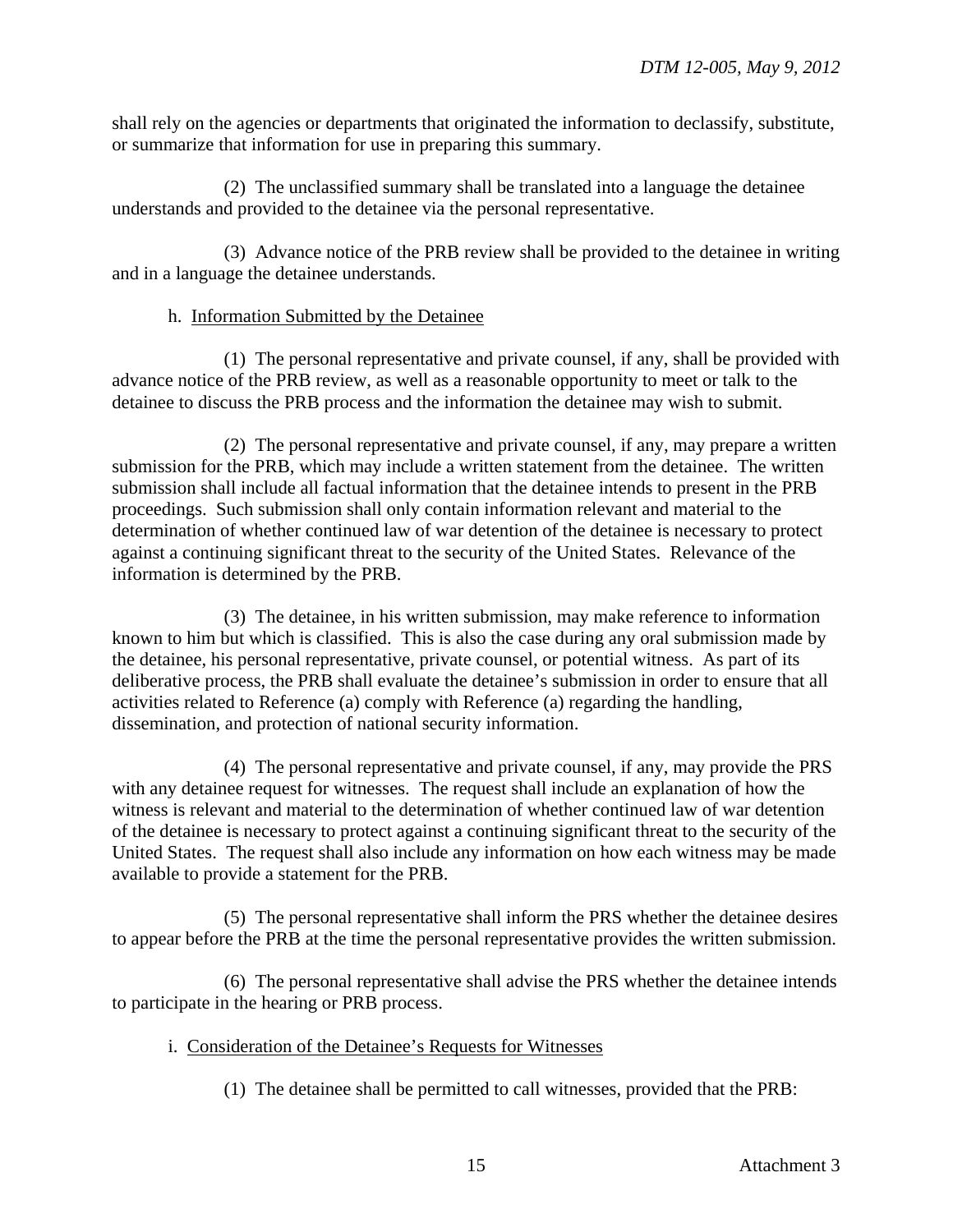(a) Concludes that the information to be provided by the witness is relevant and material to the determination of whether continued law of war detention of the detainee is necessary to protect against a continuing significant threat to the security of the United States.

(b) Finds that the witness is available and willing to appear before the PRB either in person, by telephone, or through video conference. In lieu of a personal appearance, the PRB may allow the witness to provide his or her testimony in written form.

(2) PRB decisions on the detainee's requests for witnesses shall be made by consensus. The PRB shall inform the PRS of its decision on witnesses through the case administrator at least 30 days prior to any final presentation by the personal representative, private counsel, or detainee.

(3) The PRS shall inform the personal representative of the PRB's decision.

### j. Conduct of the PRB Hearing

(1) The PRB shall review all information provided in paragraph 6.d. of this attachment. If the PRB determines that any of the documents cited in the information submitted pursuant to paragraph 6.d. are necessary for it to complete its task, access to these underlying documents may be requested of the document originator through the ATF. Information from a final Task Force assessment produced pursuant to Reference (k) is afforded a rebuttable presumption of validity in these proceedings. Therefore, the PRB shall treat that assessment as accurate, to the extent it is not rebutted by credible and reliable information presented by the Government, the detainee, or the detainee's personal representative or private counsel.

(2) After reviewing the information, the PRB may request additional information it deems necessary to inform its decision properly.

(a) In this event, the PRB shall meet with the PRS case administrator to obtain additional information or to discuss any unresolved questions.

(b) If the case administrator produces additional information for the PRB, following the screening described in paragraph 6.c. of this attachment, the information will be provided before the hearing to the personal representative, the detainee's private counsel, and the detainee consistent with paragraphs 6.e., 6.f., and 6.g. of this attachment.

(3) The detainee, personal representative, and private counsel, if any, shall present the detainee's information that is relevant to whether continued law of war detention of the detainee is necessary to protect against a continuing significant threat to the security of the United States.

(4) At the hearing, the detainee, his personal representative, or his private counsel, shall be permitted to: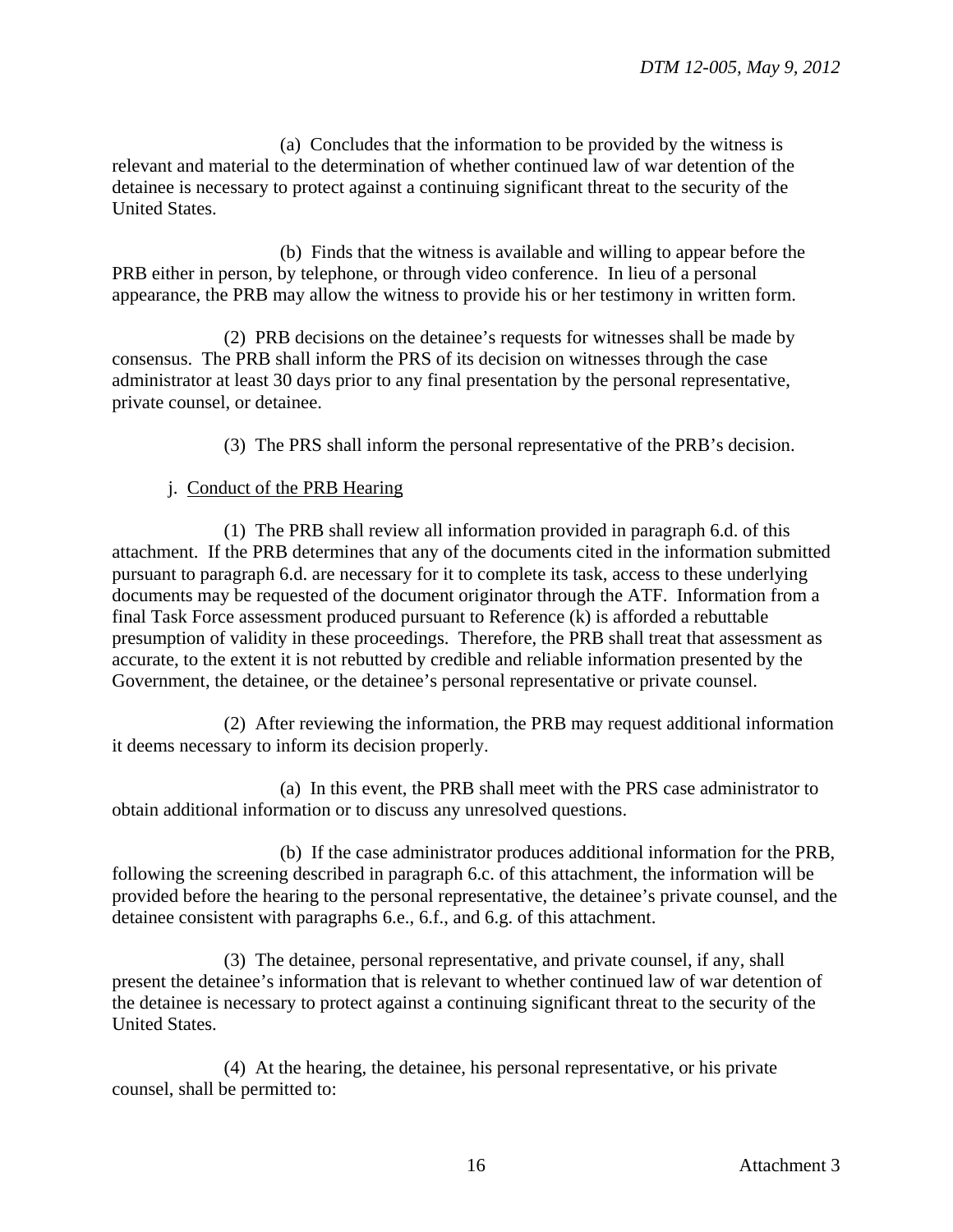(a) Present to the PRB written or oral statements consistent with the provisions of paragraph 6.h. of this attachment.

- (b) Answer any questions posed by the PRB.
- (c) Call witnesses permitted pursuant to paragraph 6.i. of this attachment.

(5) The PRS shall provide administrative support to the PRB, to include handling any PRB requests for additional information that arise before or after the hearing. Any additional information that the PRS may provide for the PRB after the hearing shall be screened in accordance with the procedures described in paragraphs 6.b. and 6.c. of this attachment, and shall be provided to the personal representative and the detainee's private counsel, if any, consistent with paragraphs 6.e., 6.f., and 6.g. of this attachment.

k. Decision of the PRB

(1) Consistent with subsection 3.a.(6) of Reference (a), the PRB shall consider the reliability of any information provided to it in making its determination. The PRB shall not rely on information obtained as a result of torture or cruel, inhuman, or degrading treatment. Any questions regarding these matters that arise during the review process, including PRB deliberations, shall be directed to the PRS legal advisor who will consult with the General Counsel of the Department of Defense and the general counsel of the department or agency that acquired the information, as necessary.

(2) After reviewing all relevant information provided to it, the PRB shall deliberate and make a prompt determination as to whether continued law of war detention of the detainee remains necessary to protect against a continuing significant threat to the security of the United States. This decision shall be by consensus and in writing.

(3) If consensus cannot be reached by the PRB, the reasons for the non-consensus shall be included in the PRB's written decision and provided to the Review Committee.

(4) If the PRB determines that continued law of war detention is no longer necessary, the PRB shall recommend any conditions that relate to the detainee's transfer. Such recommendations may include potential destination countries outside of the United States; participation in an appropriate rehabilitation, reconciliation, or reintegration program in the destination country; or other threat mitigation or country-specific recommendations.

### l. Review Committee Review of PRB Decisions

(1) If the PRB concludes by consensus that continued law of war detention either remains necessary or no longer remains necessary to protect against a continuing significant threat to the security of the United States, the PRB shall forward its decision through the PRS to the Review Committee. If no Review Committee members seek review of the PRB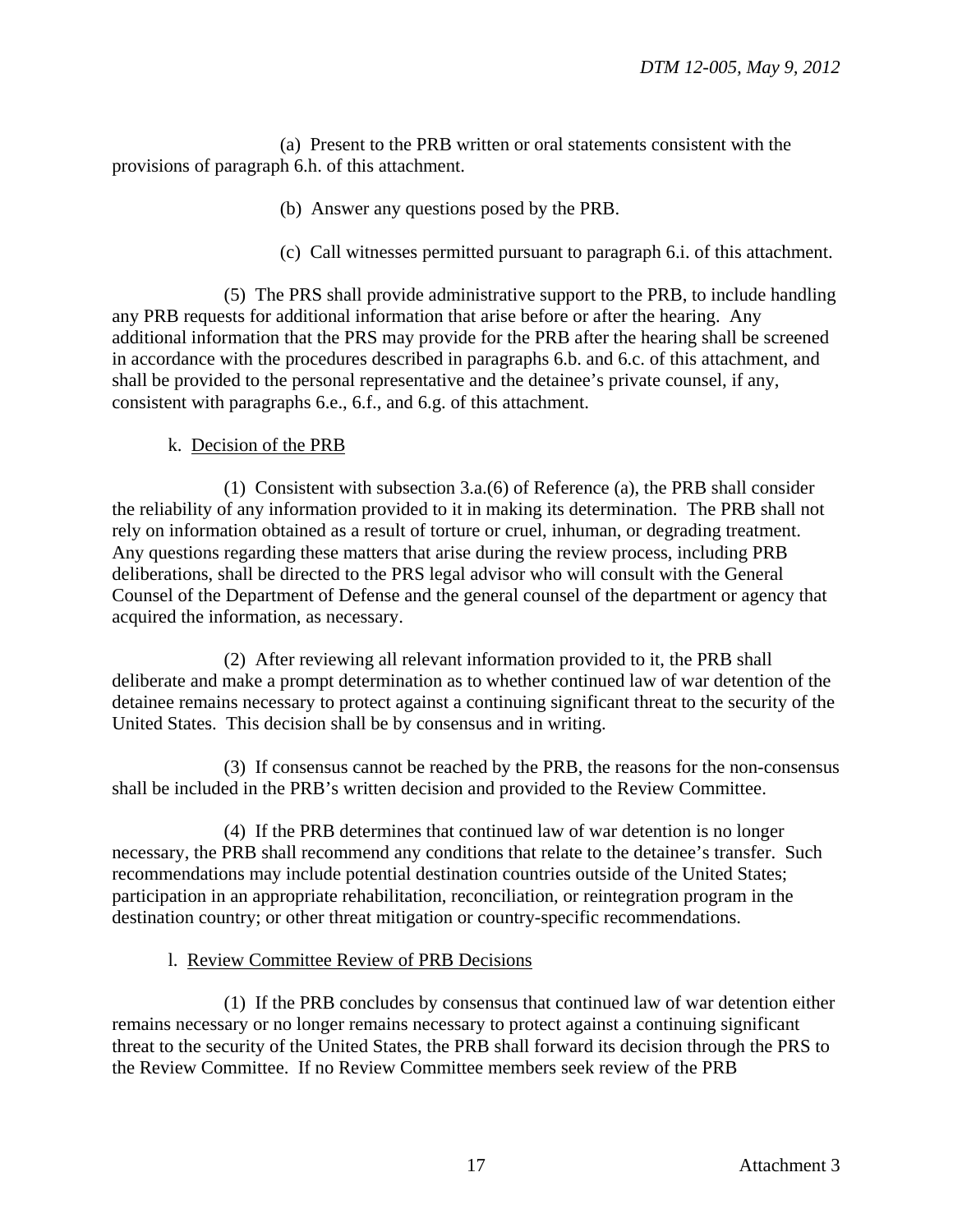determination within 30 days of that determination, the Review Committee will be deemed to have concurred in the conclusion of the PRB.

(2) If the PRB fails to reach a consensus determination on the issue of whether continued law of war detention remains necessary, the PRB shall forward its decision through the PRS to the Review Committee.

(3) If a Review Committee member seeks a review of a PRB determination within 30 days of that determination or if the PRB fails to reach a consensus determination, the Review Committee shall conduct a review of the detainee's case.

(4) The Review Committee's decision shall be made by consensus. Until a consensus decision is reached by the Review Committee, determinations made in accordance with Reference (k) or under a previous PRB remain in effect. A Review Committee decision that continued law of war detention remains necessary shall be final.

(5) Pursuant to section 1023(b)(2) of Reference (c), the Secretary of Defense shall be responsible for any final decision to release or transfer an individual. The Secretary of Defense shall consider Review Committee and PRB decisions in making a final decision, but shall not be bound by a Review Committee or PRB determination.

### m. Notification to Detainee and Personal Representative

(1) The PRB shall provide an unclassified written summary of any final determination to the detainee, in a language the detainee understands, within 30 days of the determination, when practicable. The summary shall also be provided to the detainee's personal representative and private counsel.

(2) If the final determination is that continued law of war detention remains necessary to protect against a continuing significant threat to the security of the United States, the PRS shall schedule the file review within 6 months.

(3) If the final determination is that continued law of war detention is no longer necessary to protect against a continuing significant threat to the security of the United States, then, as specified in section 4 of Reference (a), the Secretaries of State and Defense shall be responsible for ensuring that vigorous efforts are undertaken to identify a suitable transfer location for the detainee, outside of the United States, consistent with the national security and the foreign policy interests of the United States and the commitment set forth in section 2242(a) of Public Law 105-277 (Reference (l)). In general, detainees designated for transfer through the PRB process will be referred to the Guantanamo Detainee Transfer Working Group for implementation of the transfer decision.

7. SUBSEQUENT FULL REVIEWS. The PRS shall ensure that the process described in section 6 of this attachment is repeated every 3 years for each eligible detainee described in paragraph 2.a. of this attachment.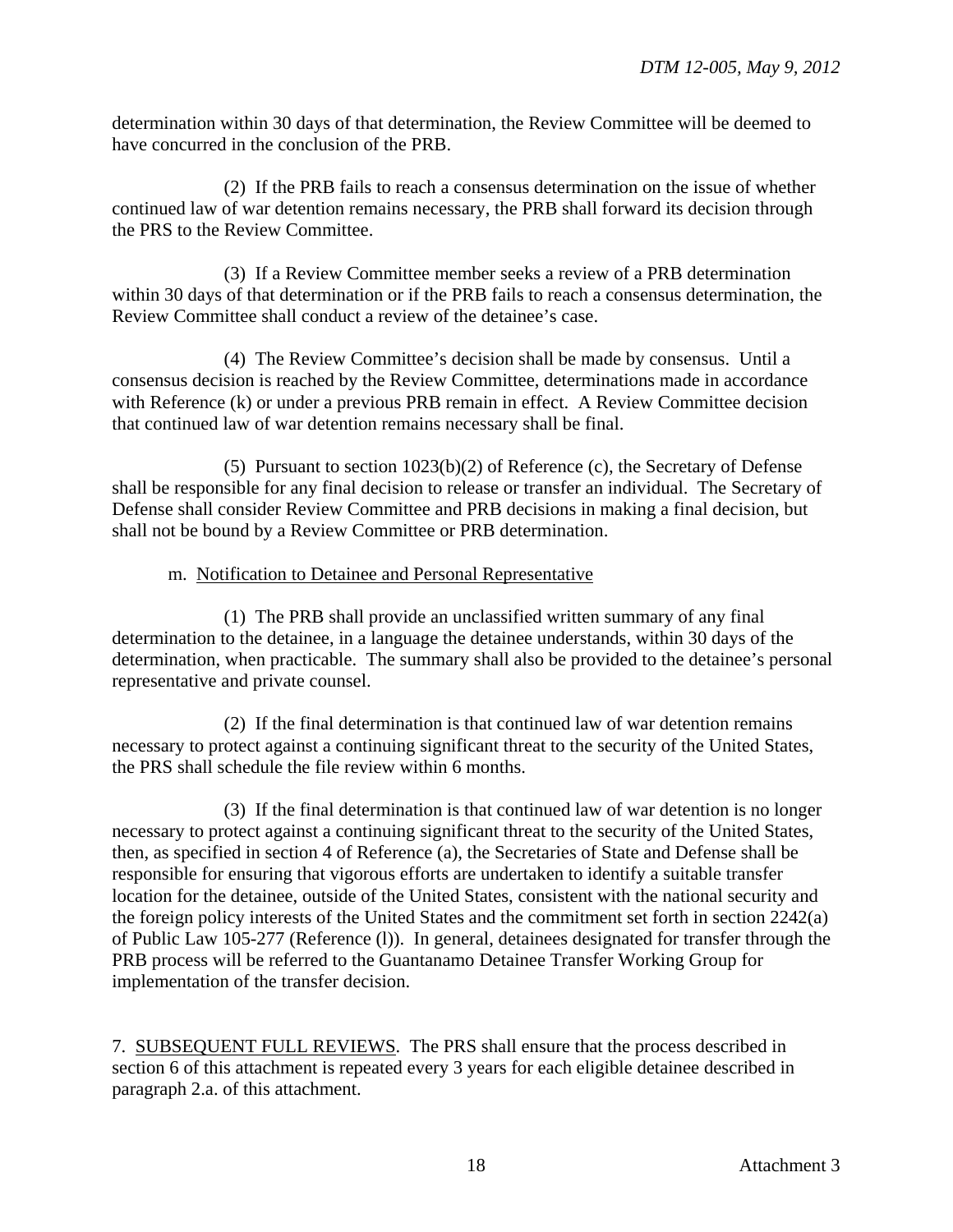### 8. PROCESS FOR FILE REVIEWS

a. Information Compilation. Within 6 months of the date of the determination of the last review, the ATF, in coordination with other relevant Government departments and agencies, shall compile any additional relevant information related to the detainee since the last review.

b. Information Provided to the PRB. The PRS shall provide to the PRB all information compiled in accordance with paragraph 8.a. of this attachment, subject to the screening described in paragraph 6.c. of this attachment, together with all information considered by any prior PRB review.

c. Information Provided to the Personal Representative. The PRS shall provide to the personal representative all information that is provided to the PRB, subject to the same limitations described in paragraph 6.e. of this attachment.

d. Information Provided to the Private Counsel. The PRS shall provide to the private counsel all information that is provided to the personal representative, subject to the same limitations described in paragraph 6.f. of this attachment.

e. Information Provided to the Detainee. The PRS shall provide an unclassified summary of the factors and information the PRB will consider in evaluating whether continued law of war detention of the detainee is necessary to protect against a continuing significant threat to the security of the United States. The written summary shall be completed in accordance with paragraph 6.g. of this attachment.

f. Notice to the Personal Representative. The PRS shall provide advance notice to the personal representative of the pending file review and of the deadlines for submission of any written statement by the detainee.

### g. Information Submitted by the Detainee

(1) The personal representative and private counsel, if any, shall be provided a reasonable opportunity to meet or talk to the detainee to discuss the upcoming submission and file review.

(2) The personal representative and private counsel, if any, may assist in preparing the detainee's written submission, if any, for the PRB.

(3) The personal representative shall provide the detainee's written submission, if any, to the PRS to forward to the PRB.

### h. Decision of the PRB

(1) If the PRB determines by consensus that no significant question is raised about whether continued law of war detention of the detainee is necessary to protect against a continuing significant threat to the security of the United States, the status will remain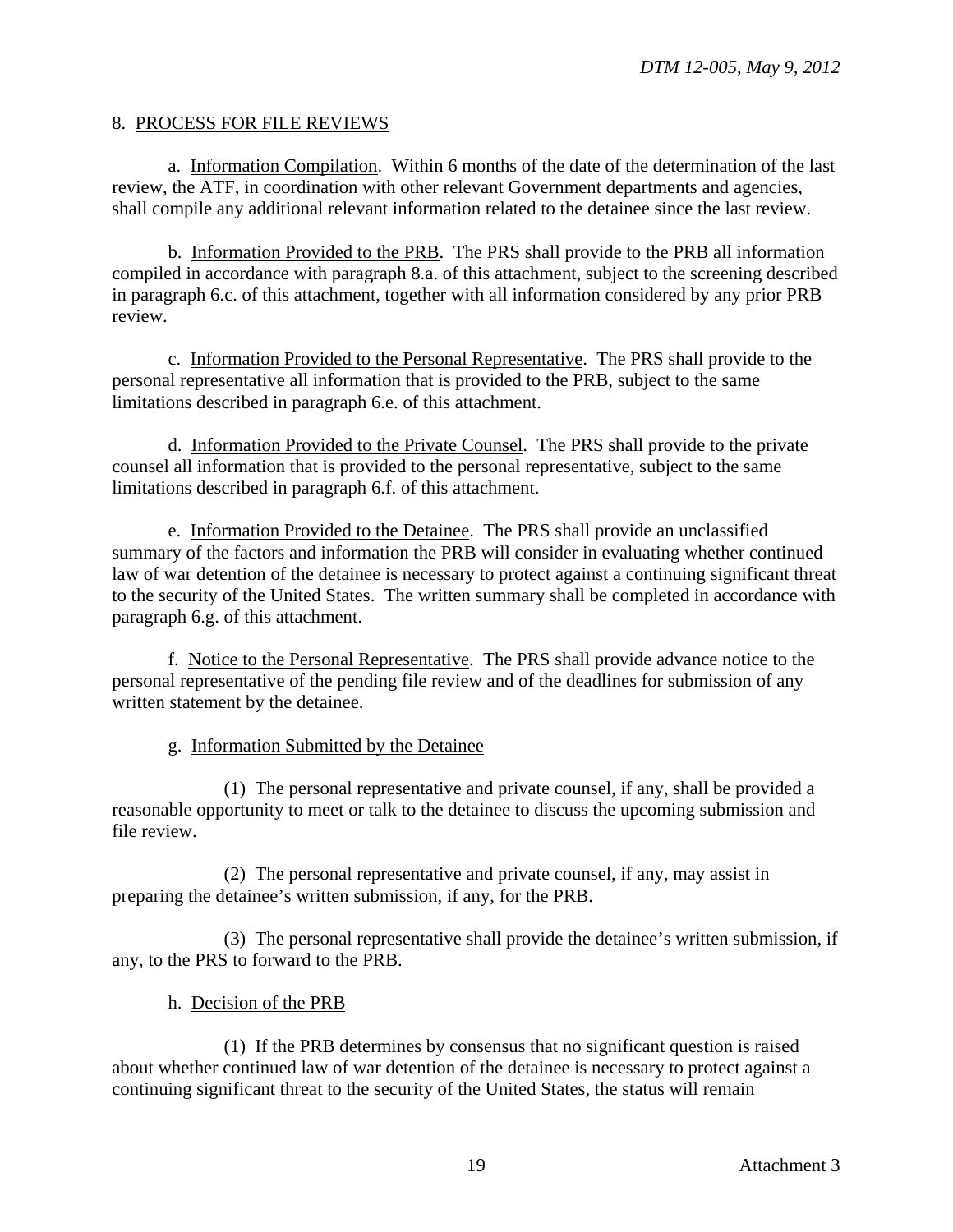unchanged and the detainee will be scheduled for the next file review or full review, as appropriate.

(2) If the PRB determines by consensus that a significant question is raised as to whether continued law of war detention of the detainee is necessary to protect against a continuing significant threat to the security of the United States, the PRB shall promptly convene a full review pursuant to the standards in section 3.a. of Reference (a) and consistent with the initial review described under section 6 of this attachment.

(3) If the PRB cannot reach a consensus that a significant question is raised as to whether continued law of war detention of the detainee is necessary to protect against a continuing significant threat to the security of the United States, the PRB shall submit this information to the PRS to forward to the Review Committee.

## i. Review Committee Review of PRB Decisions

(1) The Review Committee shall conduct a review:

(a) Any time the PRB cannot reach consensus that a significant question is raised as to whether continued law of war detention of the detainee is necessary to protect against a continuing significant threat to the security of the United States; or

(b) A Review Committee member seeks a review of a PRB determination within 30 days of that determination.

(2) Review Committee members shall review the information described in paragraph 8.b. of this attachment, as well as information submitted by the detainee pursuant to these guidelines. The Review Committee's decision shall be by consensus. Until the Review Committee reaches a consensus decision, determinations made in accordance with Reference (k) or under a previous PRB remain in effect. A Review Committee decision that continued law of war detention remains necessary shall be final.

(3) Pursuant to section 1023(b)(2) of Reference (c), the Secretary of Defense shall be responsible for any final decision to release or transfer an individual. The Secretary of Defense shall consider Review Committee and PRB decisions in making a final decision, but shall not be bound by a Review Committee or PRB determination.

### j. Notification to Detainee and Personal Representative

(1) The PRB shall provide an unclassified written summary of any final determination to the detainee in a language the detainee understands, within 30 days of the final determination, when practicable. The unclassified summary shall also be provided to the detainee's personal representative and, if applicable, to the detainee's private counsel.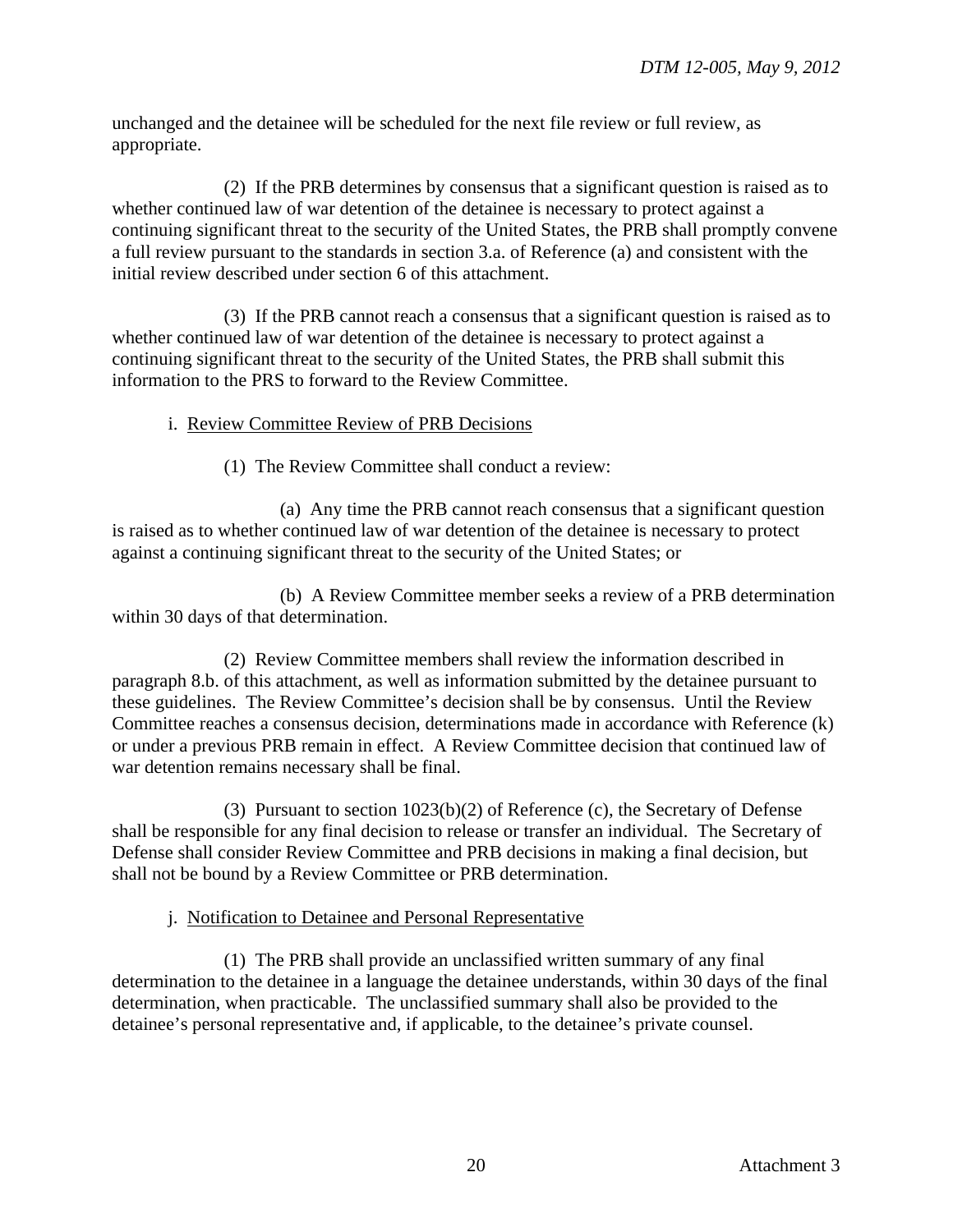(2) If the final determination is that continued law of war detention remains necessary to protect against a continuing significant threat to the security of the United States, the PRS shall schedule the next file review or full review, as appropriate.

9. PRESERVATION OF WRITTEN RECORD. All documents provided to the PRB shall remain the product of the originating agency or department who shall be responsible for their proper storage and protection. All documents produced by the PRB shall carry with them the original classification and sourcing of the underlying material and may not be stored, disposed of, or released without the consent of the originating department or agency.

## 10. HANDLING OF CLASSIFIED MATERIAL

a. All parties shall have due regard for classified information and safeguard it in accordance with all applicable instructions and regulations. The ATF, personal representative, PRB, PRS, private counsel, and the originating agency shall coordinate with an information security officer designated by the PRS in the handling and safeguarding of all classified material before, during, and after the PRB process subject to paragraph 10.d. of this attachment.

b. The PRS Director has the responsibility and the duty to ensure that all PRB activities comply with Executive Order 13526 (Reference (m)) regarding the handling, dissemination, and protection of national security information. It shall remain within the sole discretion of the originating agency or department to determine how its information must be handled and protected. Classified information and law enforcement-sensitive information may be used in the PRB process only with the concurrence of the originating agency.

c. The PRS Director, the PRS staff, PRB members, personal representatives, ATF staff, and any other participants in the PRB process do not have the authority to declassify or change the classification level of any classified information.

d. The PRB is heavily reliant on executive agencies and departments to provide the information upon which to base its determinations. Prior to formal establishment of the PRB, the Department of Defense shall, through the PRS, collaborate with information protection officials at the concerned agencies or departments to establish commonly agreed upon standards for information protection and handling. These standards shall address how information is handled by the PRB and its constituent elements, where that information is stored, conditions for access to information and the conditions and location where the work of the ATF shall be conducted.

11. HANDLING OF FREEDOM OF INFORMATION ACT REQUESTS. In the event information preserved in the records of PRB proceedings and sourced to an agency or department other than the Department of Defense is the subject of a Freedom of Information Act request, the Department of Defense shall coordinate the response to that request with all concerned agencies or departments.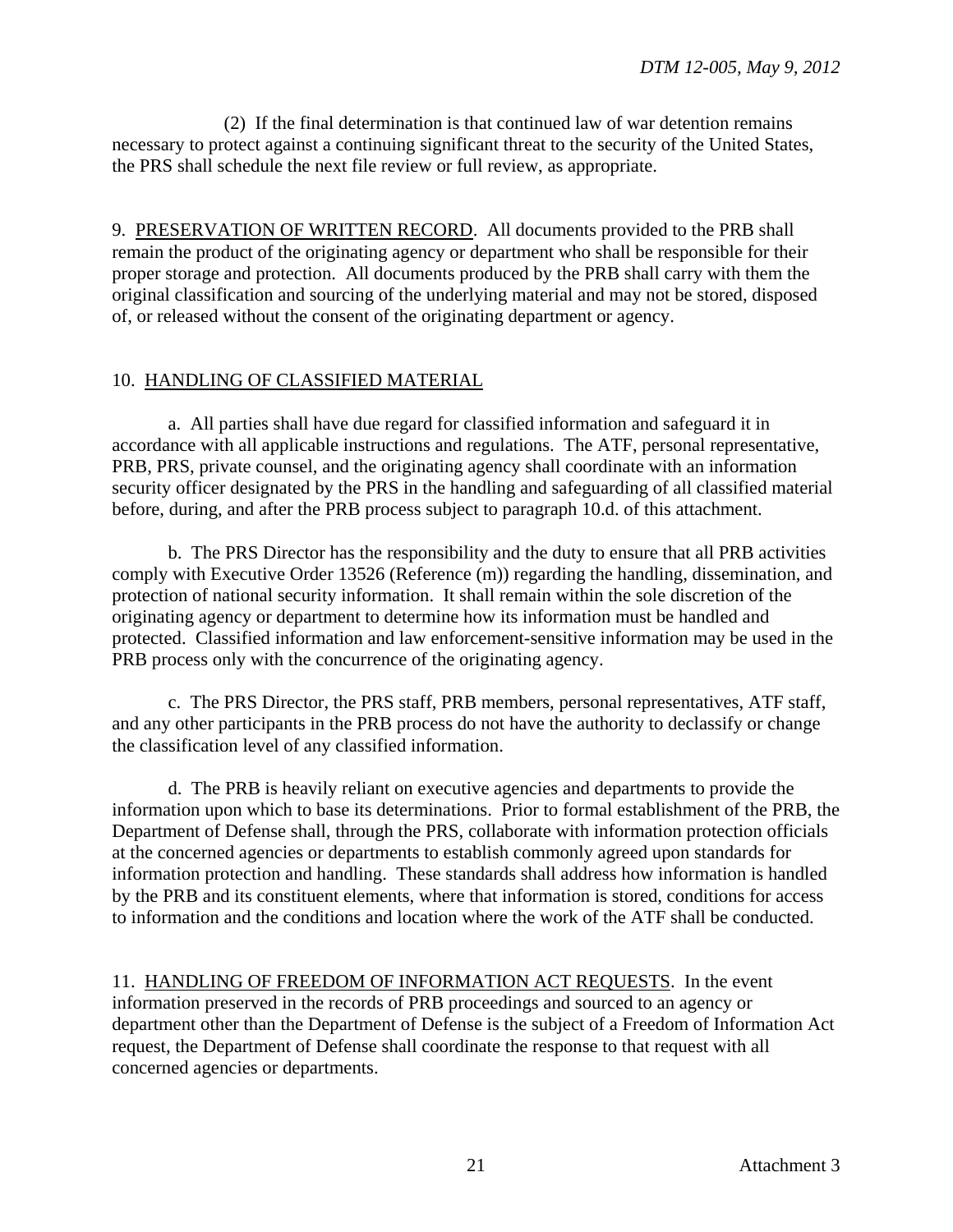## GLOSSARY

## PART I. ABBREVIATIONS AND ACRONYMS

| ATF         | <b>Analytic Task Force</b>                                                 |
|-------------|----------------------------------------------------------------------------|
| DASD(RDP)   | Deputy Assistant Secretary of Defense for Rule of Law & Detainee<br>Policy |
| <b>DTM</b>  | Directive-Type Memorandum                                                  |
| <b>GTMO</b> | Naval Station Guantanamo Bay, Cuba                                         |
| <b>PRB</b>  | Periodic Review Board                                                      |
| <b>PRS</b>  | Periodic Review Secretariat                                                |
| <b>SES</b>  | <b>Senior Executive Service</b>                                            |

## PART II. DEFINITIONS

These terms and their definitions are for the purposes of this DTM.

ATF. The organization responsible for all of the data collection and collating, and the writing of all reports, substitutes, and summaries described in section 3 of Reference (a). Consistent with section 7 of Reference (a), the ATF is composed of detailed personnel from the Departments of Defense, Homeland Security, Justice, and State; the Joint Staff, and the Office of the Director of National Intelligence, and other departments and agencies, as required.

continuing significant threat. A threat to the national security of the United States that cannot be sufficiently mitigated through feasible and appropriate security measures associated with a transfer of the detainee.

law of war detention. For the purpose of these implementing guidelines, law of war detention means detention authorized by the Congress under Reference (b), as informed by the laws of war.

mitigating information: As used in this directive, mitigating information is any information that is pertinent to the determination of whether continued law of war detention of the detainee is necessary to protect against a continuing significant threat to the security of the United States and that serves to weigh plausibly against a determination of continuing detention.

PRB. The organization responsible for issuing determinations for each detainee's case. The PRB is composed of one senior official (SES or other senior officer or expert with relevant knowledge and experience) each from the Departments of Defense, Homeland Security, Justice, and State and the Offices of the Chairman of the Joint Chiefs of Staff and the Director of